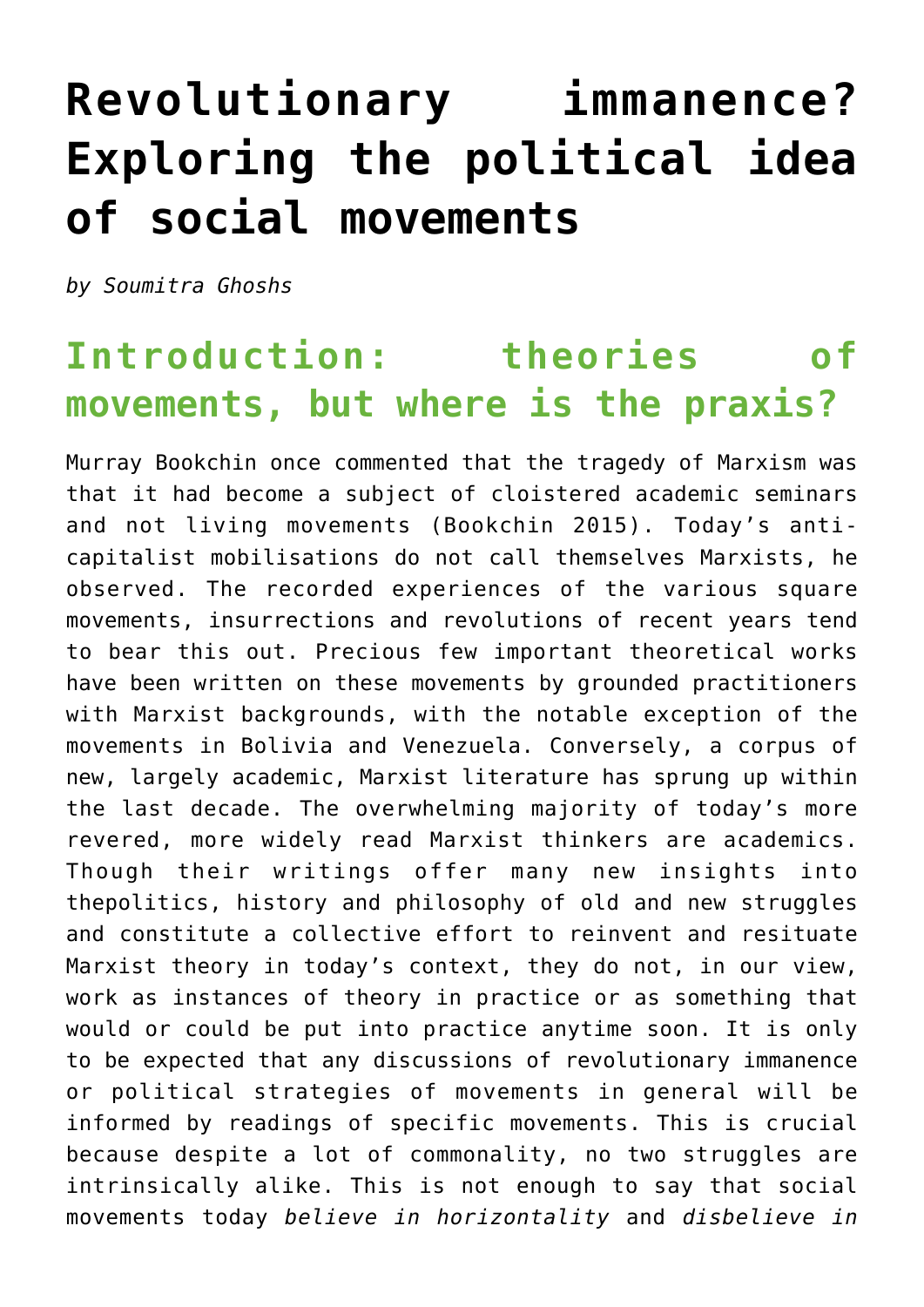*vanguardism* and parties or that the *multitude* is the *new revolutionary agency in the world of biopolitical capital*. Unless every facet of each specific movement process is examined in detail, such generalisations become meaningless; as a result, Marxist theories lose their uniqueness and do not really help in changing the world. If on a certain day in 2011, the New York Times front page happens to carry news of various revolutions, insurrections, movements and assemblies happening across the globe, should this lead us to infer that *a global social movement* is raging (Buck-Morss 2013)? Since the events making up this "global" movement are various and end equally variously, it all leads to another inference that revolutions are no longer possible but things change nonetheless through non-class popular mobilizations and nonviolent resistance (Hardt 2010; Negri 2010). But what has changed precisely? Has the reign of capital been brought to an end? Has the state disappeared or stopped protecting capitalist plunder? Our uncritical belief in the empirical real —largely sensed through the audiovisual media these days — and our obsessive generalisation of the evental blind us to the very idea of immanence: we cannot see beyond the visible present.

Though this paper does not focus on the inadequacy of today's Marxist theories, one interesting fact merits mention. While Marxist analyses and critiques of specific contemporary movements are almost entirely lacking, several not avowedly Marxist accounts do exist, written by sympathetic researchers, journalists, academics and activists alike. We refer to many of these, in addition to old and new Marxist readings, while framing our problematic about the 'anti-capitalist' social movements in today's world.

#### **Trying to frame the problematic**

In order to act as agents of social and political transformation, movements of anti-capital resistance need to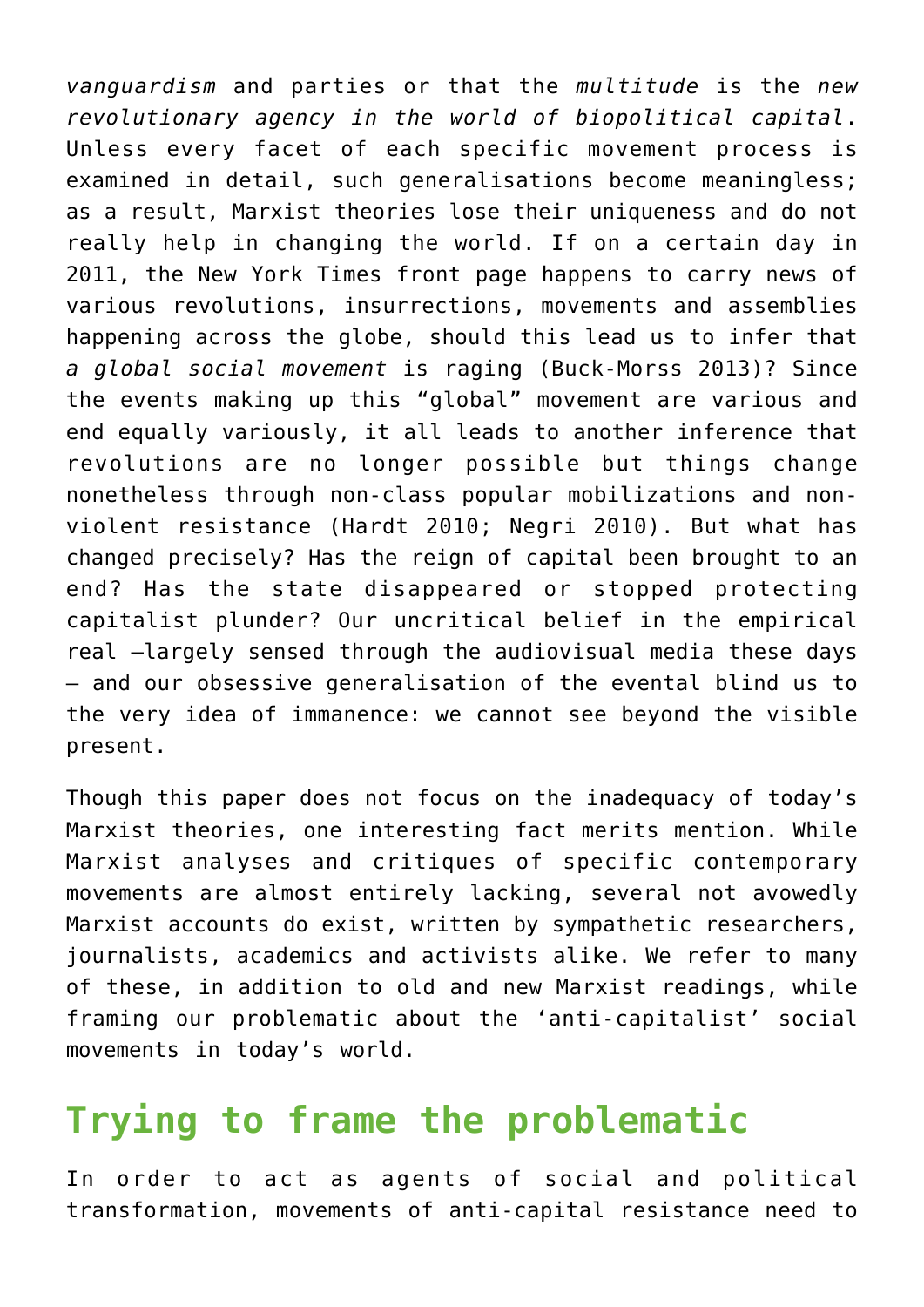find the right problematic. A movement needs to situate its more immediate tasks within the wider political context (Barker 2013). For the purposes of our discussion here, this wider political context has to be understood through dialectical reasoning encompassing the follies/achievements/lessons of the past and the challenges/probabilities of the future (Marx 1869, 1891, 1895; Holloway 2002, 2005, 2010; Mészáros1995,2015; Zibechi 2010, 2015; Sotiris 2015; Barker et al. 2013; Krinsky 2013).

Our hypothesis is that movements need to distance themselves from the lure of operating within a "known" present that contains capital, state and immediate resistance (Holloway 2002, 2005, 2010, 2015; Sotiris 2015; Jay 2016). The problematic must include the state in its entirety, taking in both parliamentary democracy and its known post-capitalist revolutionary variants, which have largely been rejected by history. The state has to be seen as it is: a political and institutional expression of capital and totalitarian economic control (Marx 1869, 1891, 1895; Holloway 2002, 2005, 2010, 2015; Zibechi 2010; Marcos 2018; Sotiris 2015; Barker et al. 2013; Lenin (1917):2016).

We propose that if movements are to shift away from statism and the *State-Capital* hegemony, this may only be done *oppositionally*. In other words, an all-pervading *oppositional* must inform every step of the process. This *oppositional* is the oppositional knowledge that makes movements both necessary and possible; movements as social collectives have to *know* that they cease to exist as movements if they do not perpetually confront the *State-Capital* in its entirety. We have consciously decided to say *State-Capital* rather than *the state and capital*, because the state can no longer be viewed separately from capital nowadays (Holloway 2002, 2005, 2010; Bookchin 2015; Balso 2010; Negri 2010). The *oppositional* in the movement is an expression of its intrinsic *oppositionality*, the sum of the oppositional knowledge that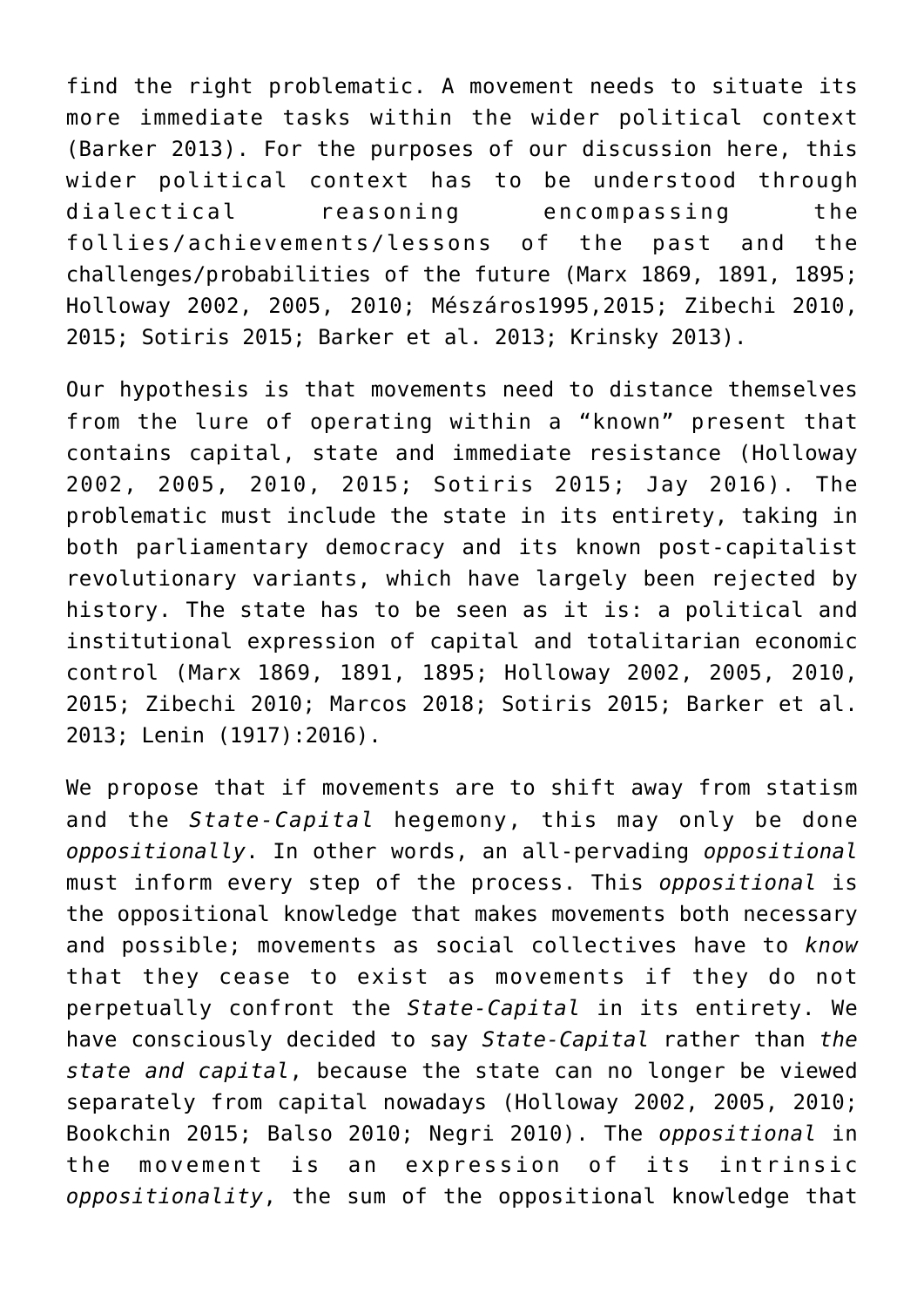transforms an event or singularity fixed in time and space into a *political continuity*. We argue that the knowledge of how this is *being done*, or *would or should be done* in a particular time and space — in other words, the political strategy of movements — also includes the knowledge of *what was done*, not only in the immediate past but *also long ago*. However, let us first briefly examine the generic question of "social movements" to see how oppositionality has always permeated the notion of *movements*.

# **State and society: deconstructing the "social" in social movements**

In trying to elucidate the concept of "social movements", we will follow Marx, who repeatedly expounded the duality of state and society. Society must be understood as distinctly separate from the state, which is parasitic and thus external to the former. Talking about the relationship between the

state and society in late 19th-century France in *The Eighteenth Brumaire of Louis Bonaparte*, Marx said that the state "enmeshes, controls, regulates, superintends and tutors civil society […] through" a "most extraordinary centralisation" and that "this parasitic body acquires […] an omniscience", finding a "counterpart in the […] actual body politic". Marx further said that because the "excessive state machine" and "the material interests of the French bourgeoisie" are closely interwoven, the state has to "wage an uninterrupted war against public opinion", mutilating, crippling and if possible, "amputating […] the independent organs of the social movement".

According to Marx, society, public opinion and social movements occupy spaces that not only exist naturally outside the state and the body politic, but are also *opposed* to them. While discussing the momentous events of the Paris Commune, he once again said that as the "class *antagonism* between capital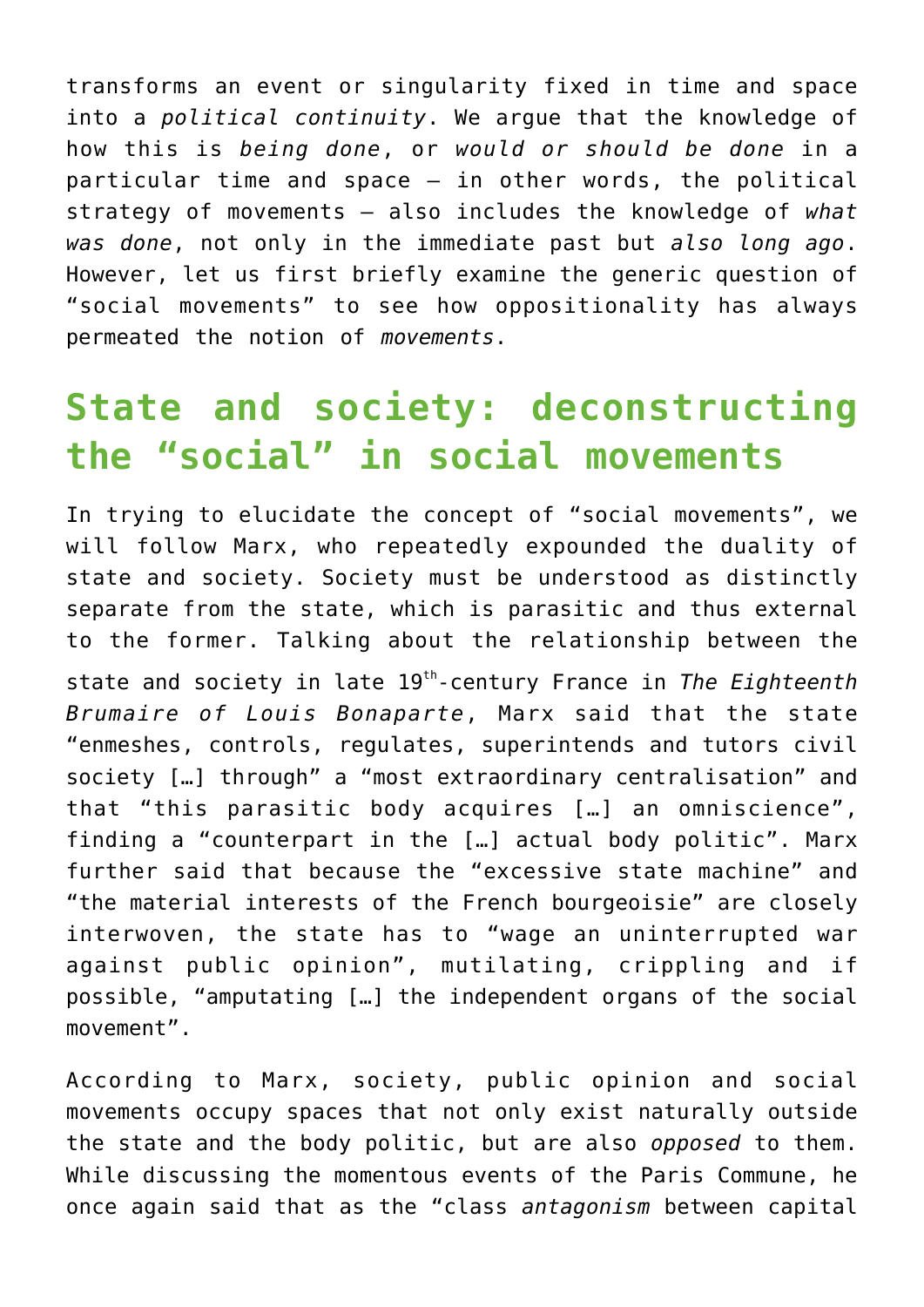and labour" (emphasis added) intensified, the "state power" became conterminous with "national power of capital over labour" and became "a public force organised for social enslavement" and "an engine of class despotism". Marx went on to comment that the Paris Commune reorganised "the unity of the nation" through the "Communal Constitution" and the destruction of the "state power" that claimed to be "independent of, and superior to, the nation itself".

We can say that social movements imply oppositional reorganisation of the order enforced by power: power represented by the state in league with capital, which comes at the culmination of a process of accumulation. Wherever this process took place, it remade the actuality of society and reconstructed the very idea of social. Young Marx called it alienation: humans becoming estranged from their collective species-being as human labour was first forcibly, and then through a curious "voluntary" process no less forcible at the end, torn away from humans (Marx 1844). This caused a break, a rupture in the *universality of being*. As the *species-being* was forcibly made to lose its sense of collective subjectivity, the society that was primarily an expression of the universality of the species-being became something else (Marx 1844; Marx/Engels 1976; Mészáros 1970). However, there has always been a dialectical process of going back and forward, from the private to the collective, the self to the other, a battle against capital and the fetish its rule creates. A journey of collective assertion and anti-power, as John Holloway (Holloway 2002, 2005, 2010) says, and which we call *oppositionality*. The oppositional movement reinvents, reconstructs and reclaims the social by creating a new collective identity.

In *Poverty of Philosophy*, Marx commented that social movements do not exclude political movements and political movements cannot but be social. This means class and class struggle, because societies cannot be conceived outside the class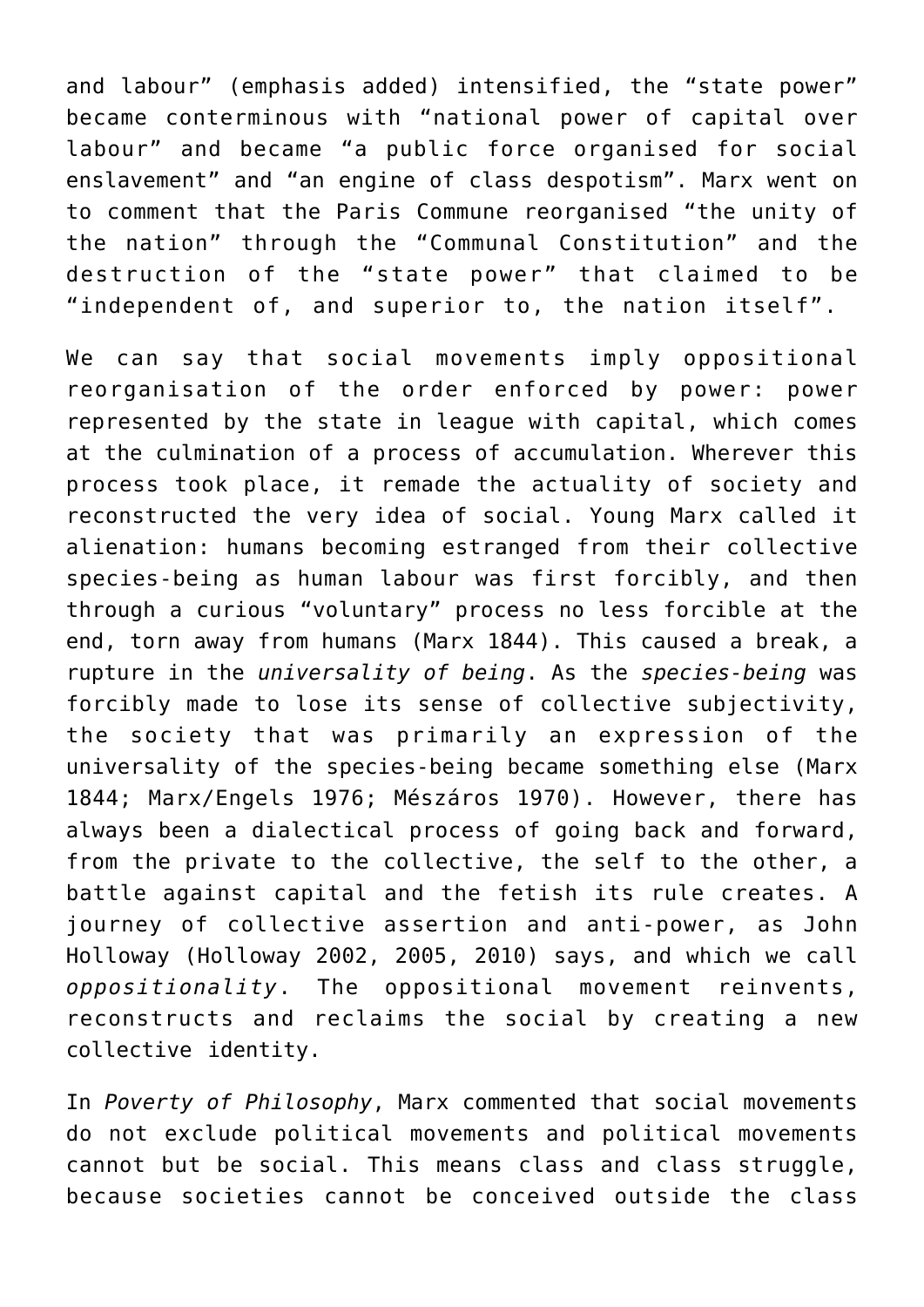framework as long as that framework exists. Therefore, all social movements, even those with economic demands, are also political. When we say this, we expand what Marx said (Marx 1871). To Marx, economic demands seeking resolution within the intrinsic limits of the capitalist production system are not political; the economic becomes political only when it transgresses the system. We say both are political. The first kind of politics is that of capital, hence the state. The second kind of politics is anti-capital, therefore non-state. Dialectically, the state holds the non-state within it, one kind of politics the other, which goes on to negate it (Mészáros 2015; Holloway 2002, 2005, 2010). There is no point in theorising social movements as autonomous extra-political entities that are free from enormous burdens of histories and carve emancipatory futures out of perfect emptiness. No such emptiness ever existed. All movements are the products of histories, and all human histories are of class struggles, Movements can, knowingly and also often unknowingly, support the politics of the State-Capital. Movements can also support the politics of the non-state and anti-capital; they can express and embody the non-state within the state, the anticapital within the capital. There can be no middle ground here.

A movement, however, finds its expression through a degree of organisation. While our construct of social movements, after Marx and Holloway, as collective assertions of anti-state, anti-capital social outpouring is unlikely to meet with many challenges, the concept of organisation has always been a controversial one. What, precisely, do we mean by an organisation of the "bottom"? How does it differ, both structurally and functionally, from organisations at the "top"? When we refer generically to the "grassroots", are we talking about structurally similar processes? What does an Adivasi (tribal) movement focused on forest and land tenure rights in an Indian forest have in common with the indigenous Aymara movement in El Alto, Bolivia or the *gilets jaunes* in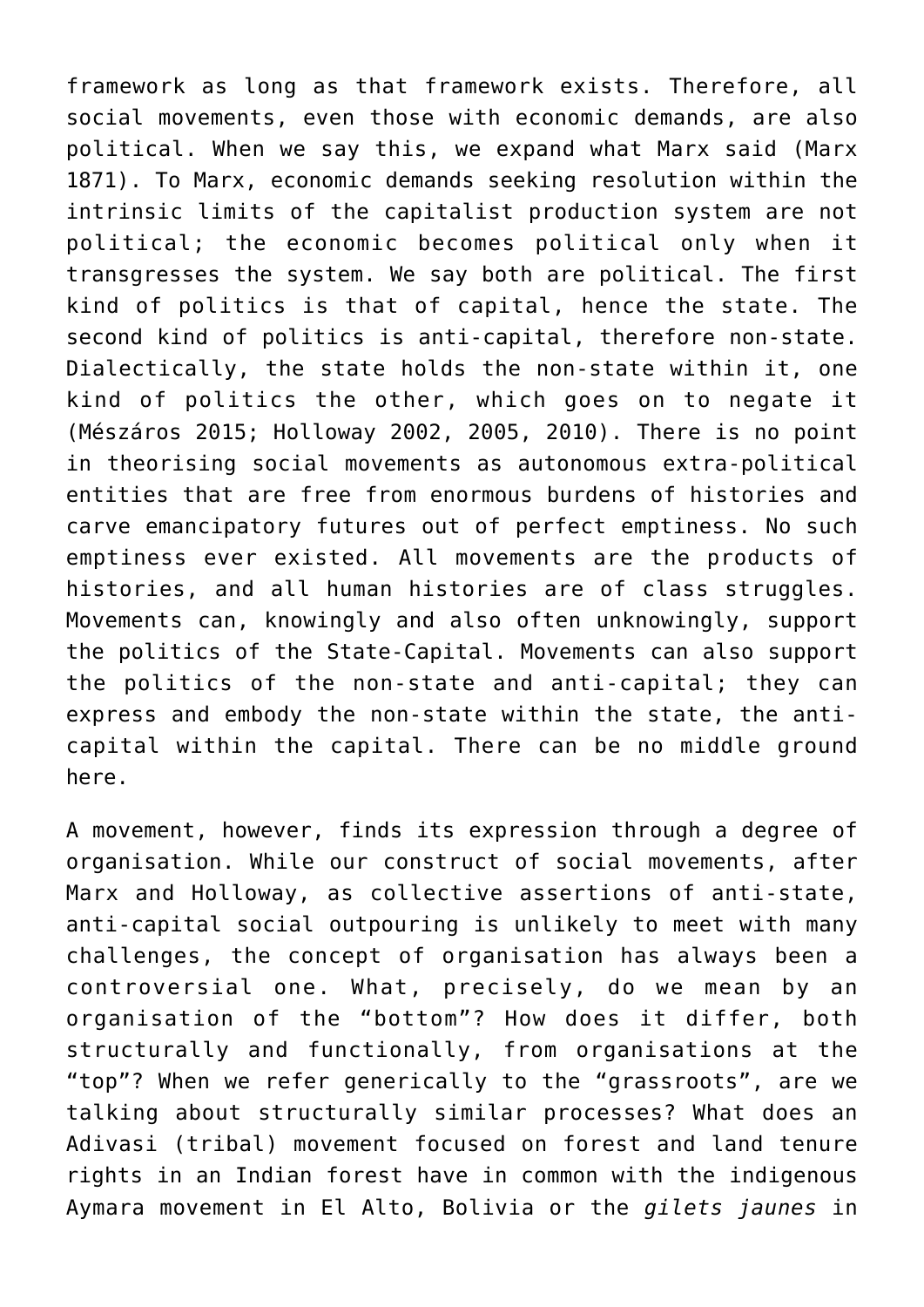contemporary France? Do they all represent the same social constituencies and have same demands (Krinsky 2013)? How do these movement processes function as organisations? More importantly, do they see themselves as organisations, as institutional entities? This needs to be examined in greater detail.

# **Social movements: the questions of organising and organisation**

#### *The representational of the Leninist party and social democracy*

How to approach the questions of *organisation* and *organising*? Here, we understand *organisation* to refer to institutional bodies such as various communist/leftist parties, the mass processes affiliated with these, non-party social movements, and movement alliances. By *organising*, we mean the primary social process of the oppositional mobilising and building up various social collectives including movements, in clear distinction from *organisation*. This question should not be seen as a purely context-specific, strategic question or as a question that leads to inflexible political positions. The last century saw a surfeit of organisations. The revolution that embraces the complex fabric of society and emerges from its embryo (Marx 1869) became epitomised in the concept of the vanguard party, making what was merely representational and transitory (Luxemburg 1904, 1918) a political truth, or rather the only political truth. Though we are not discussing the question of parties at length here, a few words might not go amiss given that social movements have never really been far from parties, vanguard or otherwise. Moreover, of late there has been a renewed plea for the revival of Leninist parties (Dean 2012,2013, 2016; Žižek 2010), ostensibly to plug the gap between the chaos of the crowd in the streets (represented by social movements) and the immanence of emancipatory politics.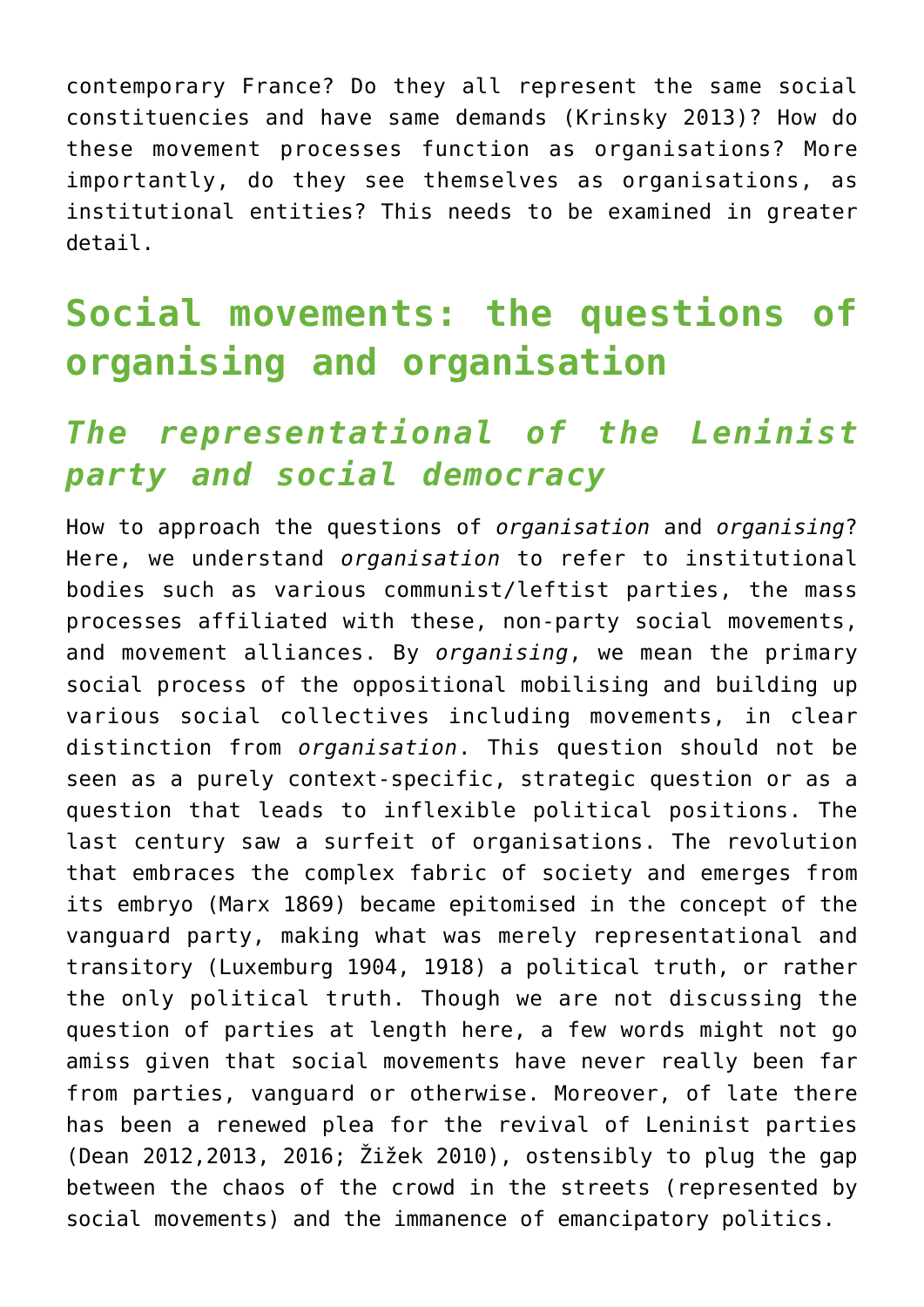Movements, be it entire movements or just parts thereof, are constantly being transformed into parties. Inversely, parties have been known to initiate movements: the vanguard party was conceived not only to direct movements, but to ensure that movements were revolutionary enough to seize state power (Lenin 1917). As Jodi Dean (Dean 2012, 2013, 2016a, 2016b) keeps on reiterating, there can be no discussion of the left without a discussion of the party—the left is the party.

It is beyond dispute that more than social movements or even unions, parties have so far dominated the discourse of transformatory politics. We need only look at Latin America and Europe to see this confirmed: social upsurges and resistance to capital are often co-optated, resulting in a new flurry of social democracy led by the so-called new left or *progresismo* (Zibechi 2010, 2014, 2015; Dangl 2010; Petras/Veltmeyer 2005; Webber 2011, 2015; Modonesi 2015). Influential mobilisations tend towards party formation as a way of dealing with the political realities more effectively, which means engaging with the state. Following the footsteps

of the revolutionaries of the  $19<sup>th</sup>$ century, John Hollowav (Holloway 2002, 2005, 2010, 2015) Raúl Zibechi (Zibechi 2010, 2014, 2015) István Mészáros (Mészáros 1995, 2015) and Alain Badiou (Badiou2010a, 2010b), among others, posit that anticapital must be anti-state by default and that a good state is not possible. Despite this, parties flourish, and movements get tamed through involvement in statist exercises. Why does social democracy reappear, forcing us to listen to the same old litany of *societies in transition*, the *impossibility of immediate revolutions* and the pressing need for *experiments with parliamentary democracy* (García Linera 2006, quoted in Bosteels 2014; Webber 2015; Iglesias 2015)? Though we are no longer in the period of the Second International and communists are no longer challenging revisionists, the pattern is very familiar.

The problem is not the parties per se, but rather their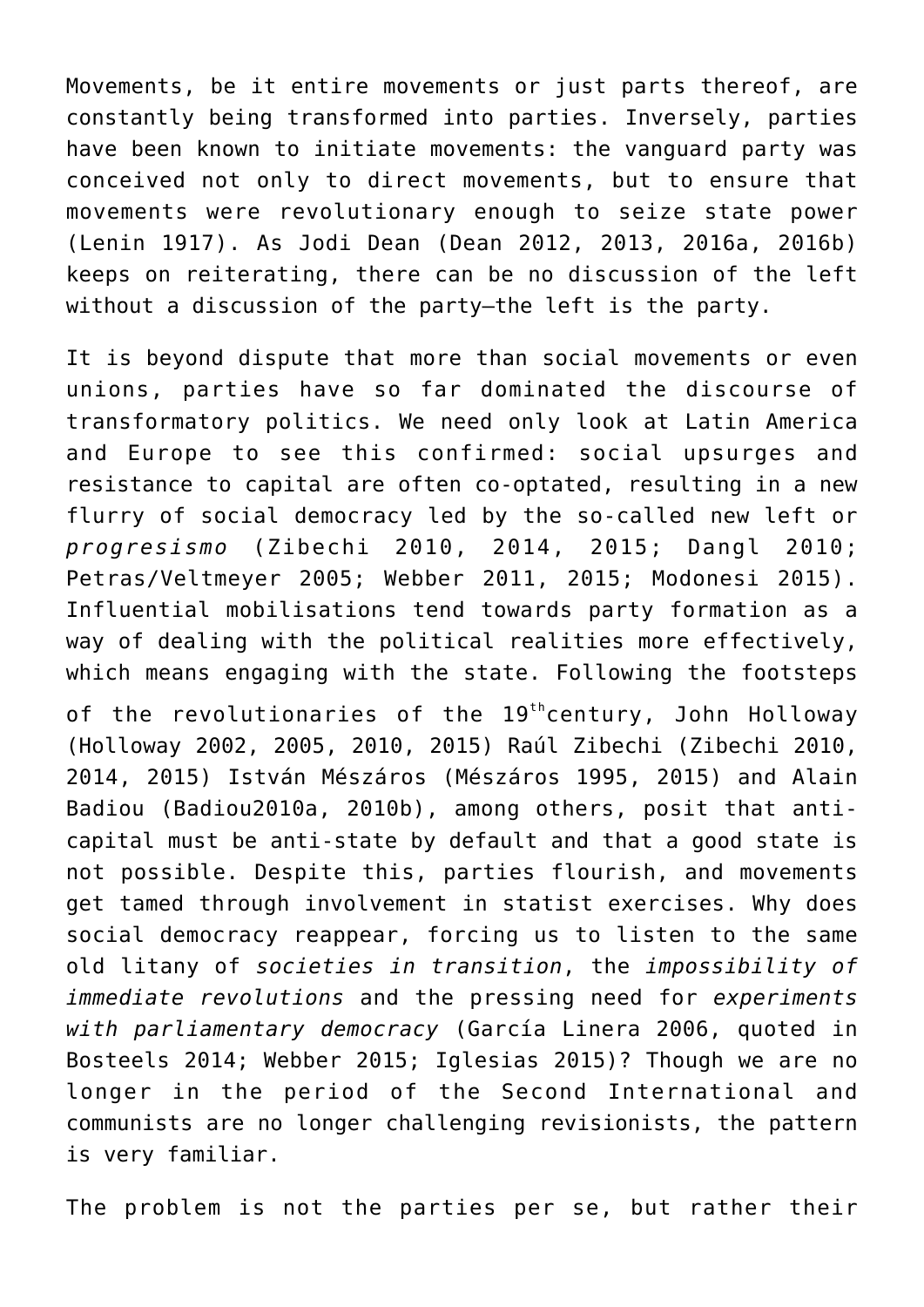emergence. Why do successful mass movements result in parties? How did the oppositional essence of the indigenous Aymara movement in Bolivia get diluted into the populism of MAS (Movement for Socialism, the party led by Evo Morales and Álvaro García Linera)? What caused the Greek people to support Syriza again, even after its betrayal in 2015(Sotiris 2015; Kouvelakis 2016)? Do people need states? Do they need to be governed, told what to do? Do we not need a better understanding of the enigma of the state? Holloway's and Badiou's anti-state texts do not indicate how our screams against injustices and tyranny can coalesce in ways that are strong and sustainable enough to take on the state — in other words, in *conscious processes* of slow organising to achieve not cosmetic, but *metabolic change* (Mészáros 1995, 2015). Because such processes do not just *automatically emerge*: the question here is whether we can transform our servile, oppressed and increasingly market-opiated subjectivities into collective revolutionary *subjectivity*, *will* or *desire* (the last a Lacanian derivative used by both Alain Badiou and Slavoj Žižek, as well as Jodi Dean) solely through screams, flashes of resistance and occasional inspirations? Do we not need something more coherent, relentless, vertical and yet horizontal?

Do social movements have a generic tendency to resolve opposition to the state, and new parties offer promises of this resolution? Yet movements have been known to persist outside typical party spaces, even after parties emerge and become dominant. A good example is Brazil's *Movimento Sem Terra* or Landless Movement, popularly known as MST: throughout and in spite of its long-standing relationship with the PT, the Brazilian Workers' Party, it lost none of its organisational independence, influence and relevance (Dangl 2010; Stedile 2002). Despite its earlier co-optation, the Confederation of Indigenous Nationalities of Ecuador (CONAIE) — as the October 2019 movement and its many predecessors showed — does not seem to have lost its insurrectionary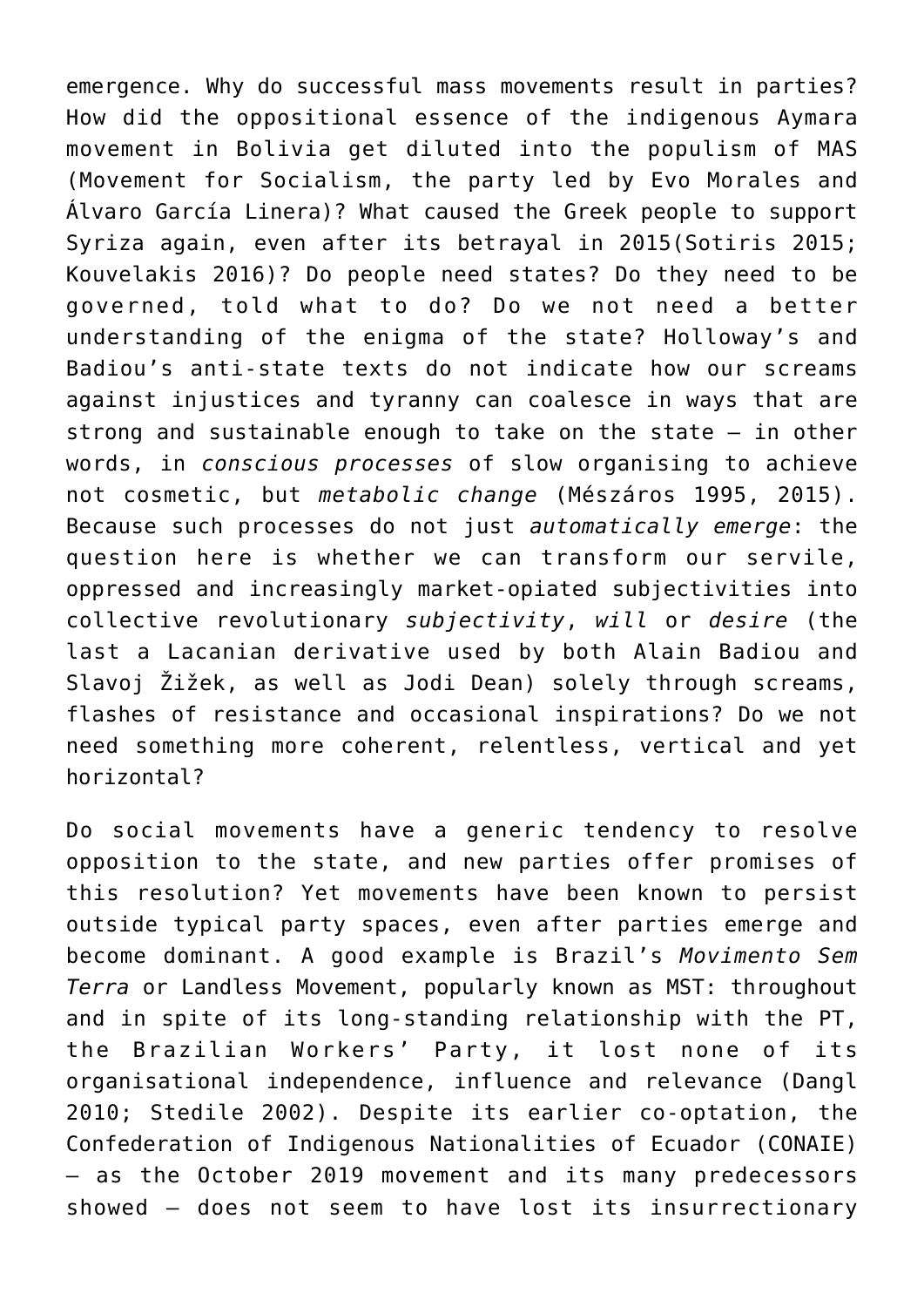potency (Zorilla 2015; Becker 2015; Zibechi2014, 2015). The movements in Argentina seem to have recovered sufficiently (Aranda 2016; Sitrin 2012; Fiorentini 2012) from the rut of the Kirchner era (Petras/Veltmeyer 2005;Dangl 2010) in 2001-2002.

Coming back to the Leninist party, it appears that the party began to replace the society and the working class as the primary site of oppositional politics (Holloway 2002, 2005; Lebowitz 2012; Luxemburg 1918; Levi 2011). Social polarities, such as a range of different classes, occupied and colonised the party that was originally supposed to act as the vanguard of a particular class, namely the proletariat. Domination of the party by class/classes became domination of society, especially in situations where the party could control the state (Lebowitz 2012; Zurbrugg 2016; Hui 2016a, 2016b). The party controlled not by the proletariat but by the ruling classes persistently pre-empted any revolutionary struggles, responding ever more efficiently and ruthlessly (Lebowitz2012; Mao 1973; Hui 2009; Chaohua 2015). The representational of the Leninist party ultimately came to signify usurpation of the social dialectic of class struggles, thus destroying the oppositionality in the oppositional.

Replacing the oppositional social with the representational of the Leninist party and social democracy also meant replacing *organising* with the *organisation*. Because the leftist practices of the last 150 years or so have thus far largely followed the "representational" and statist politics of the *organisation*, they have failed to critically explore the allimportant question of the politics of *organising*. We will come back to this later.

#### *Organisationlessness: the politics of anarchy and the apolitical of the event*

If the dominant mode of leftist organising in the last century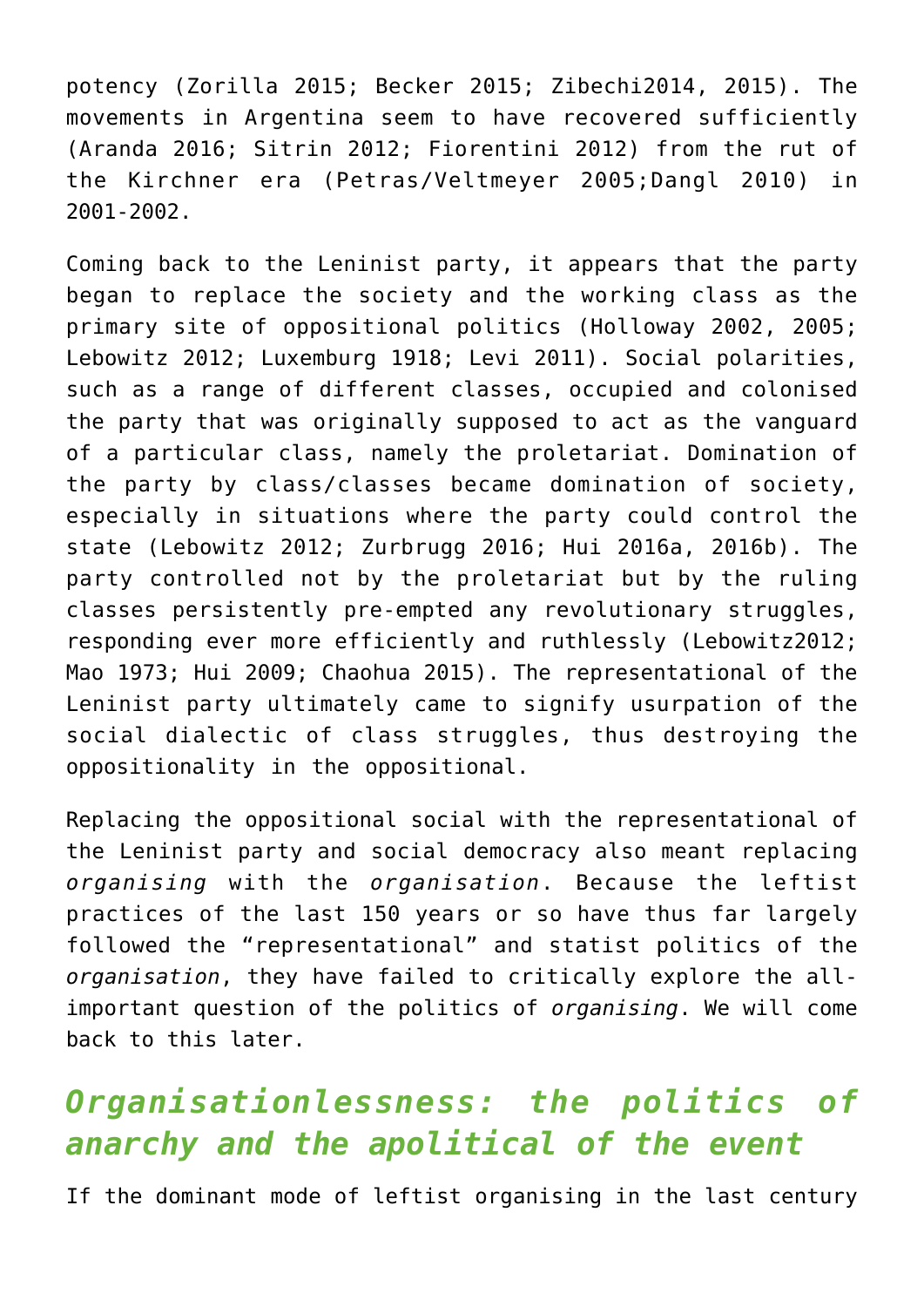was expressed through the party, the dominant mode of revolutionary organising today appears to be under-organising and un-organisationality. Beginning with the antiglobalisation and anti-war movements of the turn of the century and continuing on through the anti-austerity movements in Europe and Latin America and finally the Occupy-type movements in the US and Europe, there has been a marked and often deliberate display of distrust in organisations, particularly structured ones such as the party (Sitrin/Azzellini 2014; Taylor et al. 2011; Clover 2016; Dean 2012, 2016). Anarchist opposition to all forms of organisations and organised processes has reappeared, particularly among the Occupy Wall Street movement, the *Indignados* in Spain, the street protesters in Greece and the *Horizontalidad* in Argentina (Sitrin/Azzellini 2014; Dean 2016). Mobilisations have become carnivals of the faceless multitude, as Michael Hardt and Antonio Negri (Hardt/Negri 2005) said. Without delving too far into whether movemental mobilisations are indeed carnivalesque in nature, we can say that today's mobilising does have something of an "evental" and casual character (Dean 2016; Jameson 2015; Jay 2016), which is quite disturbing. Distrust in organisation is not just a historical response to the tyranny of the representational and the repressive history of party-states, it also masks a deeper absence of oppositionality. This has also been termed post-ideological and post-modern (Petras/Veltmeyer 2005; Dean 2016). The oppositional core of anti-capital seems to be holding from one movement to the next, but for how long? Movements that eschew organisational processes altogether are likely to fail in their primary task of organising the social opposition to enable it to continue beyond events. Furthermore, they tend to either become more representational than parties through their charismatic leaders (the rise of Evo Morales from Bolivia's Aymara movement is a case in point: see Zibechi 2010, 2014) or be cooptated by big NGOs and the state (Petras/Veltmeyer 2005; Zibechi 2010).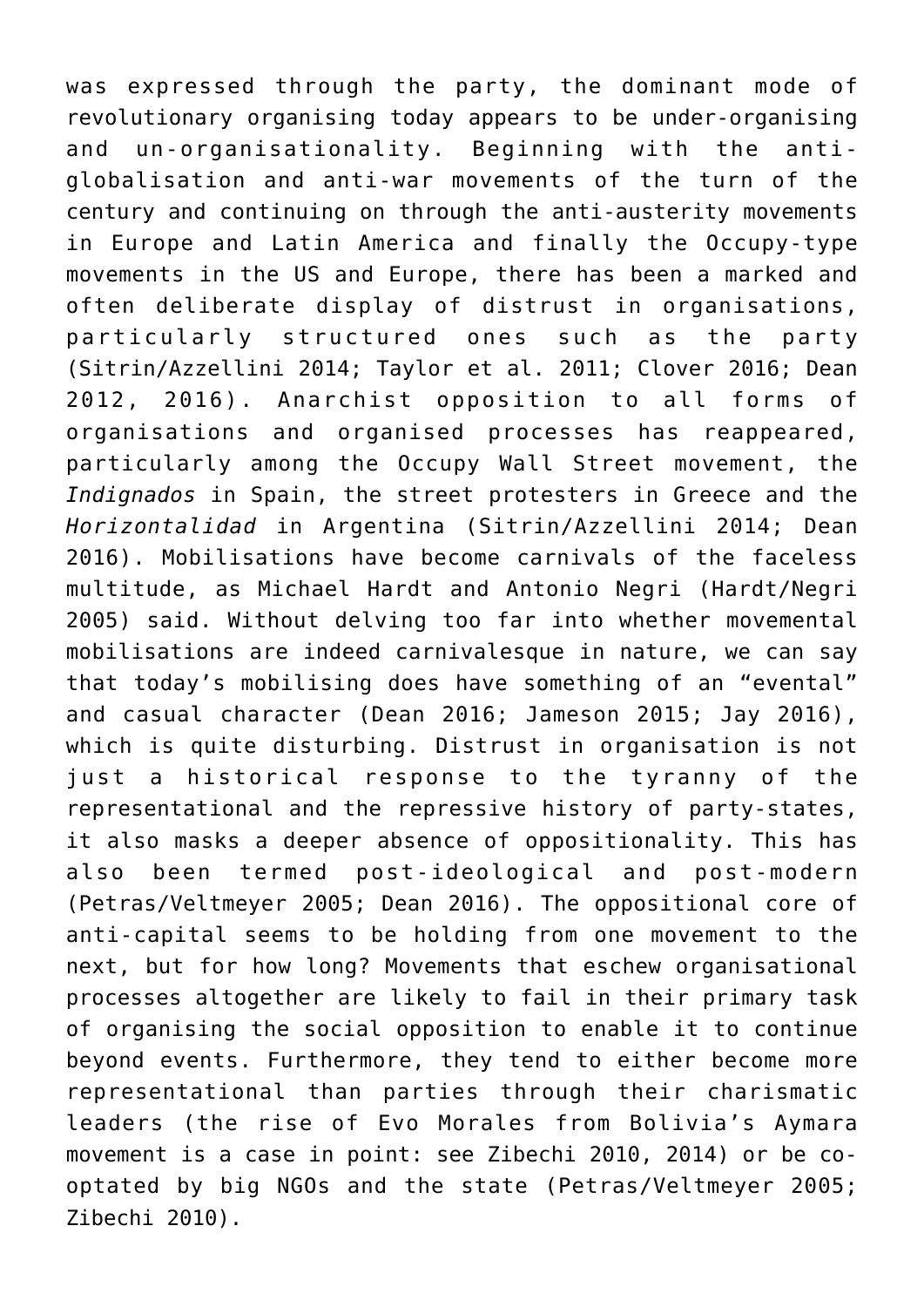# **Framing the politics of organising and organisation today**

As happened in the international working-class movement in the second half of the  $19<sup>th</sup>$ century and the beginning of the  $20<sup>th</sup>$ century, *organising*–*organisation* has become one of the most crucial political questions. While we cannot prescribe an ideal form of organising that will become the new norm, we can and must discuss the possibilities strand by strand and context by context.

It is clear that the fallacies of organising and organisation will not sort themselves out overnight: each new process of organising might inexorably result in a new organisation with new leaders and a fresh hierarchy. Movements-as-organisations, whether party or not, will be more vulnerable to co-optation by the state, as is borne out by many recent experiences from across the world: India, Argentina, Ecuador, Bolivia, Brazil, Greece and, probably, Spain. Inversely, organisations and even states have been known to initiate and foster movements by organising from below: examples include the Zapatista agricultural communes in Chiapas (Hesketh 2013; Oikonomakis 2016, 2019; Khasnabish 2010; Gahman 2016); the Rojava communes in Kurd-occupied Syria, which were inspired by the writings of social ecologist Murray Bookchin (Dirik 2016; Leverink 2015); and the "communal" Chavista state of Venezuela(Mills 2015; Foster 2015; Ciccariello-Maher 2016a, 2016b). Outside the orbits of structured organisations and any form of institutionalisation, movements have been known to remain as purely organising processes, both fluid and temporal (Zibechi 2010). The 2011 Occupy Wall Street movement, the *Indignados* in Spain, and the *Nuit Debout* movement and *gilets jaunes* in France all rejected verticality of organisation, though the latter showed signs of more intense organising in the form of regular general assemblies (Sitrin 2016; Gerbaudo 2016; Sourice 2016; Kouvelakis 2019; Goanec 2019). Movements can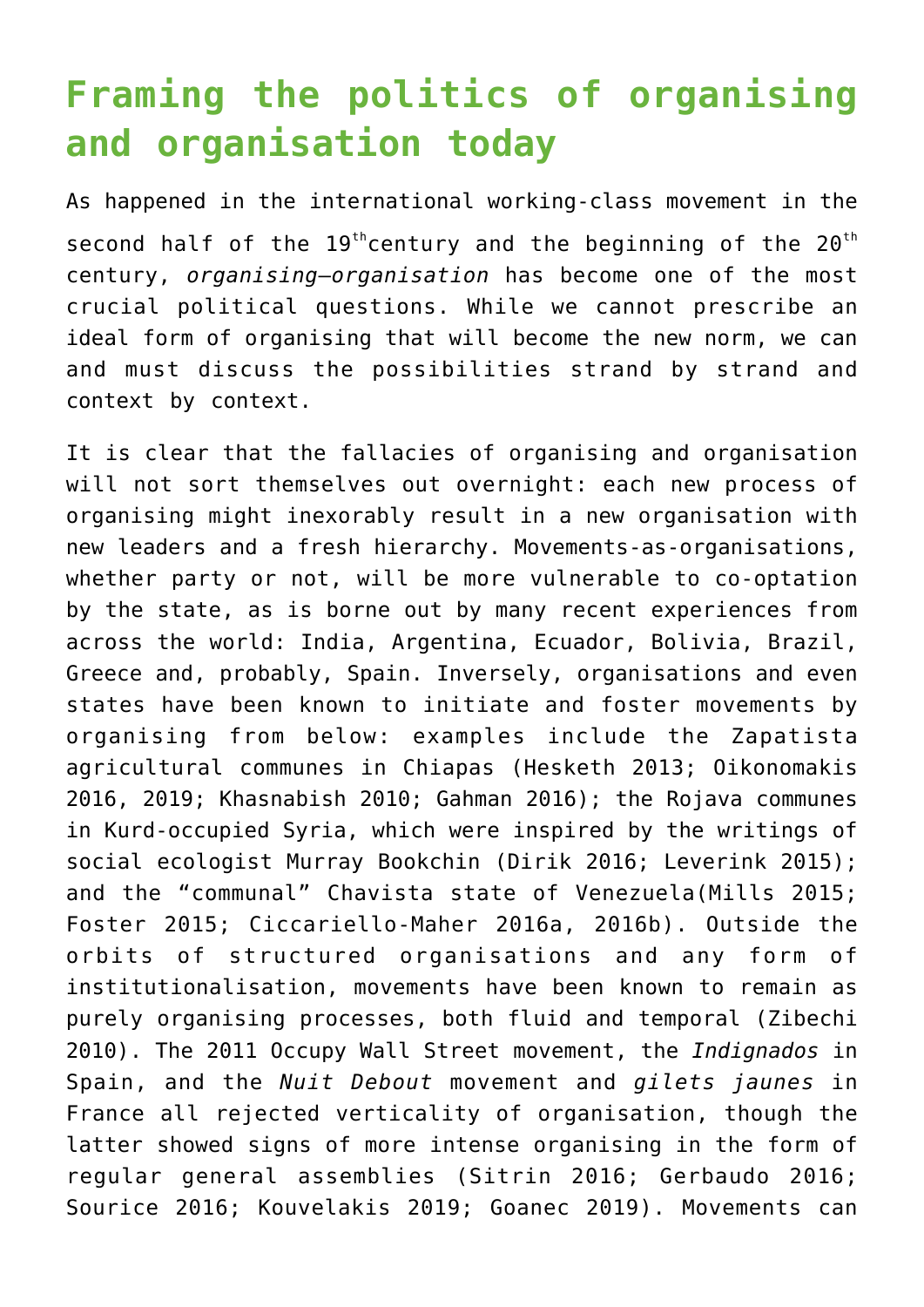also overlap or even take the form of riots (Badiou 2012; Clover 2016; Dean 2016).

The increasingly dominant role of the new digital media in street protests and the emergence of movements-as-spectacles form another key aspect of the organising/organisation discourse. Because the advent of the new media as an oppositional proposition raises serious questions about all previous notions of organising and disrupts the process of oppositional cognition, we need to address it separately.

# **The new media and social movements: emancipatory digitality or disruption of oppositional cognition?**

Online networks have been hailed as potentially revolutionary (Dean 2013) and described as the revolutionary "common" where the gravediggers of capital congregate (Hardt 2010; Negri 2010). The scenario of angry and disgruntled people pouring onto the streets in response to online campaigns, "viral" Facebook/Twitter posts garnering millions of hits, and social media "events" is by now familiar (Tufekci 2017; Herrera 2014). If the events are colourful, well attended and violent, the mainstream media starts paying attention and new spectacles are born. But does this scenario, which segues from one spectacle to another, across geographies, politics and culture, raise new hopes for oppositionality? Events and spectacles are usually short-lived—once crowds shrink and the state steps in with its weaponry of repression, soft containment and co-optation, the media loses interest.

Hardt claims that capitalism is producing the common and that since the autonomy of the common is the essence of communism, the "conditions and weapons of a communist project" are now more available than ever (Hardt 2010). Both Hardt and Negri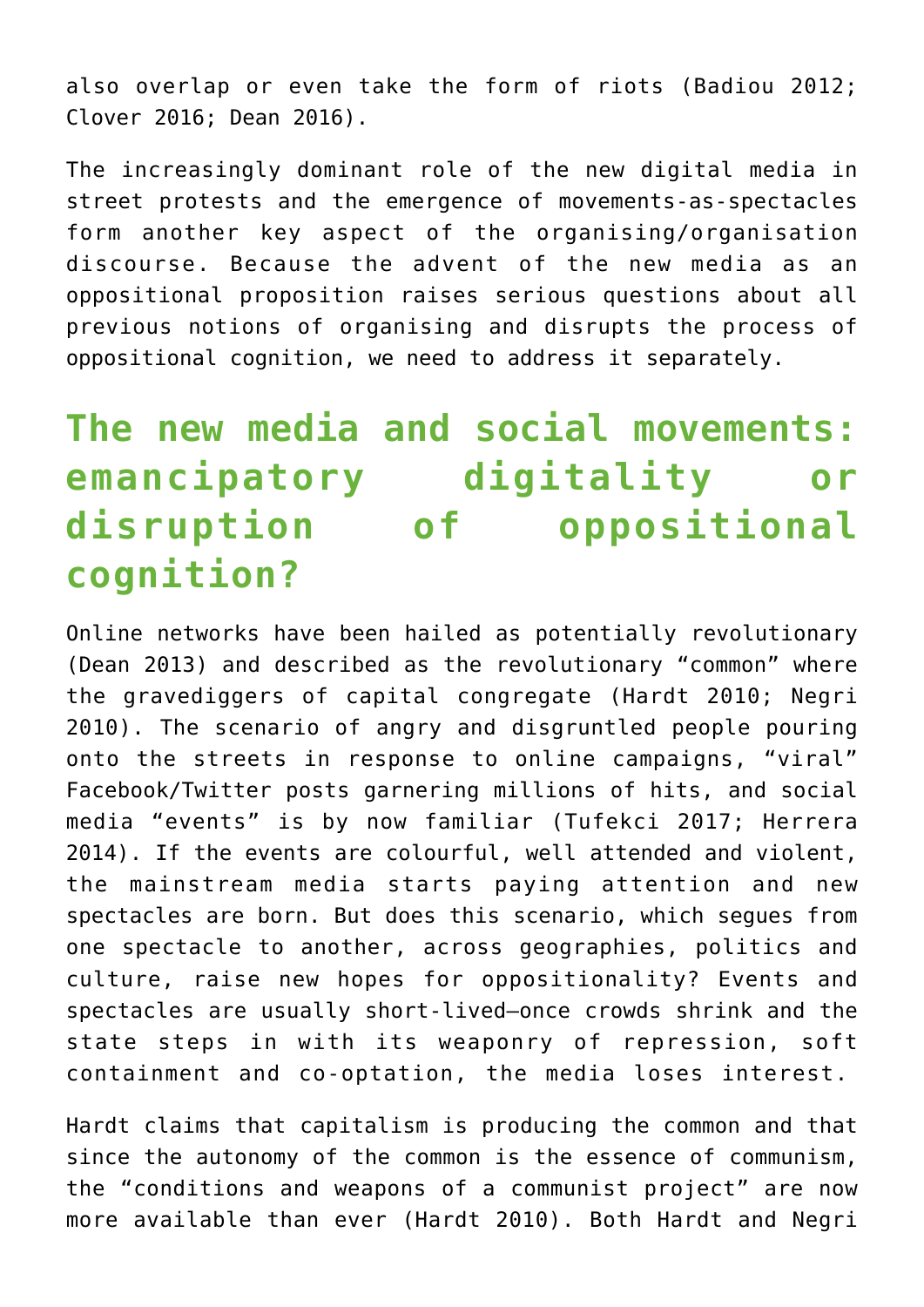(Negri 2010) further posit that capitalist production nowadays has moved from industries to the "biopolitical" and that capital is now producing new forms of life. Hardt forgets that capital has always produced new forms of life by constantly revolutionising the means of production at its disposal as well as producing and reproducing its own social relations, and that in a fully capitalised world, commons cannot survive without being oppositional. In other words, the society of commons survives in spite of and in constant opposition to the State-Capital (Caffentzis/Federici 2014). Made-to-order revolutions are not real, for all their insurrectionary flash mobs and spectacular events. They generate images, collect millions of new social media users and boost corporate profit, but do not foster oppositionality. Facebook and Twitter revolutions are real only as instances of capitalist appropriation of the process of oppositional knowledge and/or as counter-revolutions brought into being by state agencies and their imperialist backers, such as the US State Department (Herrera 2014). A revolution as a new workspace for generating corporate profit is an impossible aberration: it cannot exist.

We must be wary of spectacles. Not all insurrections are oppositional: movements without revolutionary content either lapse into stasis, reinforce the status quo or devolve into simulacra, things that are not really there. Events and their impressive visuals represent such simulacra. The illusion of revolution displaces actual oppositional action; the real is taken over by the capitalist real, thus effectively preempting, or acting against, the potential revolutions that take shape more gradually.

Flashmob insurrections by themselves prove nothing. Each of them must be examined critically in order to identify the social meanings behind the images and words. Because, as the Soviet linguist Voloshinov pointed out, histories of class struggles lend meanings to words and images (Voloshinov 1973). Layers of mass-produced knowledge, along with lies and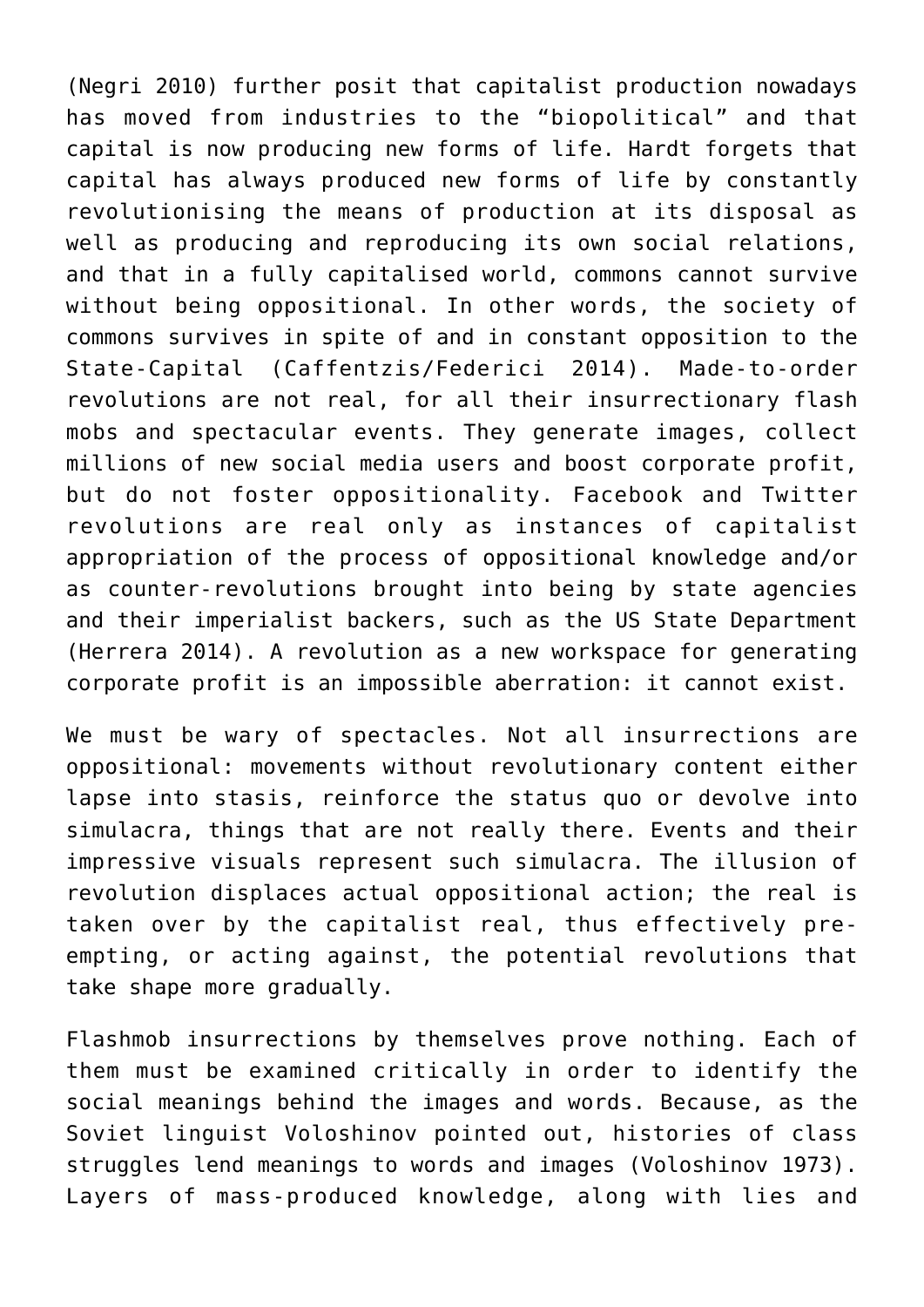fictions, must be stripped away to get at the oppositional meanings.

Below, we analyse three contemporary movements in greater detail to better understand the reality of their oppositionality.

#### **Movements as political continuities**

#### **Gilets jaunes***: from movement-as-spectacle to Revolutionary Anarchy?*

The *gilets jaunes* (Yellow Vests) movement in France shows how a present-day social movement defies easy categorisation. It apparently started, like many such movements in the recent past, with an online petition and a couple of viral Facebook posts denouncing the tax burden on motorists and calling for a mass blockade of the roads. Before long, the leaderless movement had evolved into a full-blown and often violent revolt against President Macron and his government. The issue at stake was no longer simply the price of fuel (Harding 2019).

The thing to note here is that although they carried out a succession of "Acts" (spectacular demonstrations)[\[i\]](#page--1-0) and managed to retain a high profile as a spectacle for an astonishingly long time (at the time of writing, the movement is 12 months old), the *gilets jaunes* cannot simply be understood in terms of their signature yellow vests and the sequence of violent incidents they came to represent, at least in the eyes of the Western media. Beyond the spectacle, slow day-to-day organising went on in occupied roundabouts and neighbourhood assemblies throughout France, where the *gilets jaunes* debated the future of the movement and interacted with citizens who might not be *gilets jaunes*, but were nonetheless angry and sceptical about what the Macron government was doing (Kouvelakis 2019). Local neighbourhood assemblies fed into a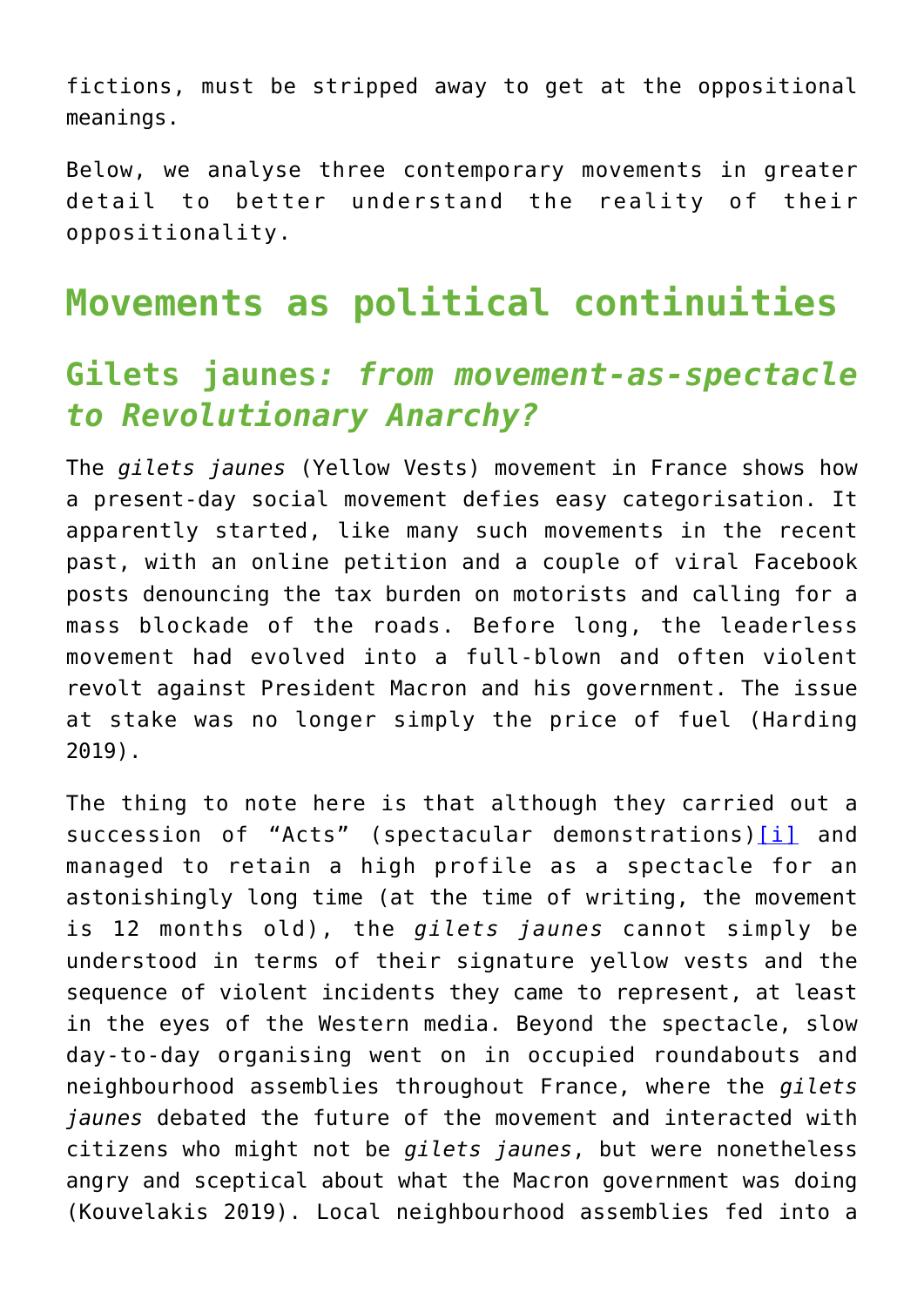bigger Assembly of Assemblies, where representatives from several hundred *gilets jaunes* groups debated, framed and issued political demands and statements. At the time of writing, three Assemblies of Assemblies have taken place, with the third one at Montceau-les-Mines being attended by650 delegates representing 250 local groups from all over France (Goanec 2019). As the movement progressed, it gradually acquired more political clarity. No longer a Facebook-driven group that lacked a clear political agenda and counted among its members anti-immigrant right-wing sympathisers (Harding 2019) and perhaps a multitude of angry protesters and rioters (Harding 2018; Fassin/Defossez 2019), it decided to challenge not only the state, but also capital:

We are putting into action new forms of direct democracy. [...] The Assembly of Assemblies reaffirms its complete independence from all political parties, trade unions […] We are inviting all people who want to put an end to the appropriation of the living […]to assume a conflictual stance against the actual system […] aware that we have to fight a global system, we believe that *we must get out of capitalism*. (TheYellow Vests' Call after the Second Assembly of Assemblies in Saint-Nazaire,

5-7 April 2019—emphasis added) $\frac{[ii]}{[ii]}$  $\frac{[ii]}{[ii]}$  $\frac{[ii]}{[ii]}$ 

The second Assembly of Assemblies, from which this exhortation emanated, was relatively poorly attended (according to the preamble to the text, only 200 delegates were present, due perhaps to systematic repression by the Macron administration and also the government's so-called participatory democracy exercise in form of the Great Debate; see Harding 2019) and the third Assembly of Assemblies had to revisit many of the points contained in the document. Despite heated debates, there emerged a consensus on "exiting capitalism" (Goanec 2019). Moreover, some of the participants referred to themselves as revolutionaries and there was a great degree of emphasis on practising a variant of libertarian municipalism originally theorised by Murray Bookchin, though engagement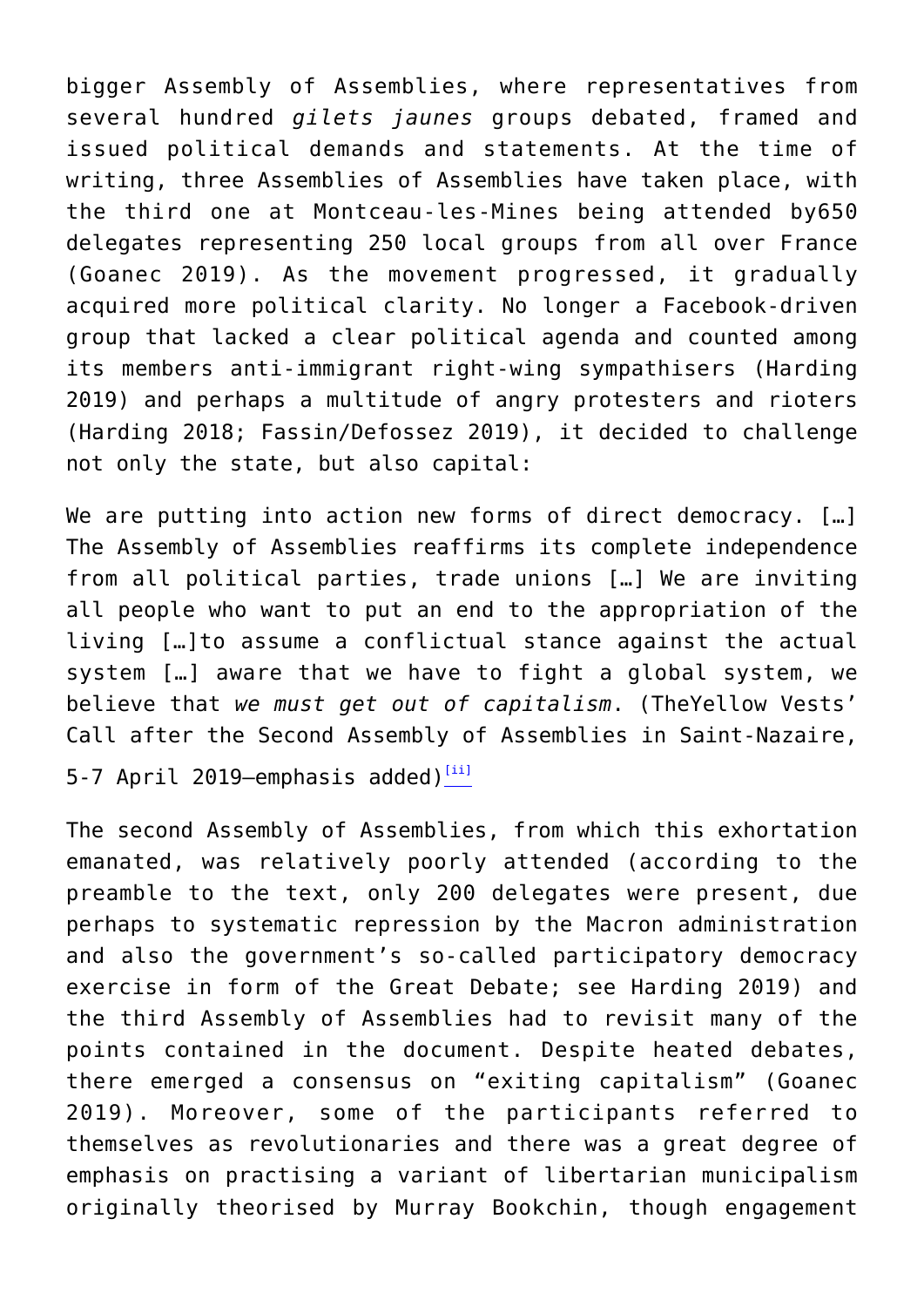with the state had not been ruled out (Goanec 2019).

It appears that while the number of *gilets jaunes* in the street was dwindling, the movement was consciously trying to develop itself as a better-organised process with long-term political objectives. Though some organising is still done over social media, many organisers seem to prefer direct personal interaction to Facebook, which is seen as both a "site of manipulation 'from below' and state surveillance 'from above'" (Kouvelakis2019). Organising is key in determining whether the *gilets jaunes* will survive state repression and the cycle of media indifference and attacks. No libertarian municipalism and no revolution without a disciplined, politically informed organisation, said Bookchin (Bookchin 2015), marking a clear departure from classical notions of libertarianism or communist anarchy. From the little we know of the *gilets jaunes*, the evident presence of many anarchist organisers in their midst could have one of two results: the movement may remain limited to local assemblies, shunning a more organised form; alternately, desperation may push it (if not the entire movement, then some parts) towards more violent street actions.

Would we call the *gilets jaunes* a revolutionary movement with the oppositional knowledge of its potency? It is difficult to predict how the movement, devoid ofany regular organisation, could function as a political continuity and whether its intensely oppositional character could be maintained for long in the face of repression. This issue merits further discussion.

#### *Occupy Wall Street and Democratic Socialism*

The experiences of the Occupy Wall Street(OWS) movement show that contemporary oppositional collective processes are often structurally and politically fluid. Participants and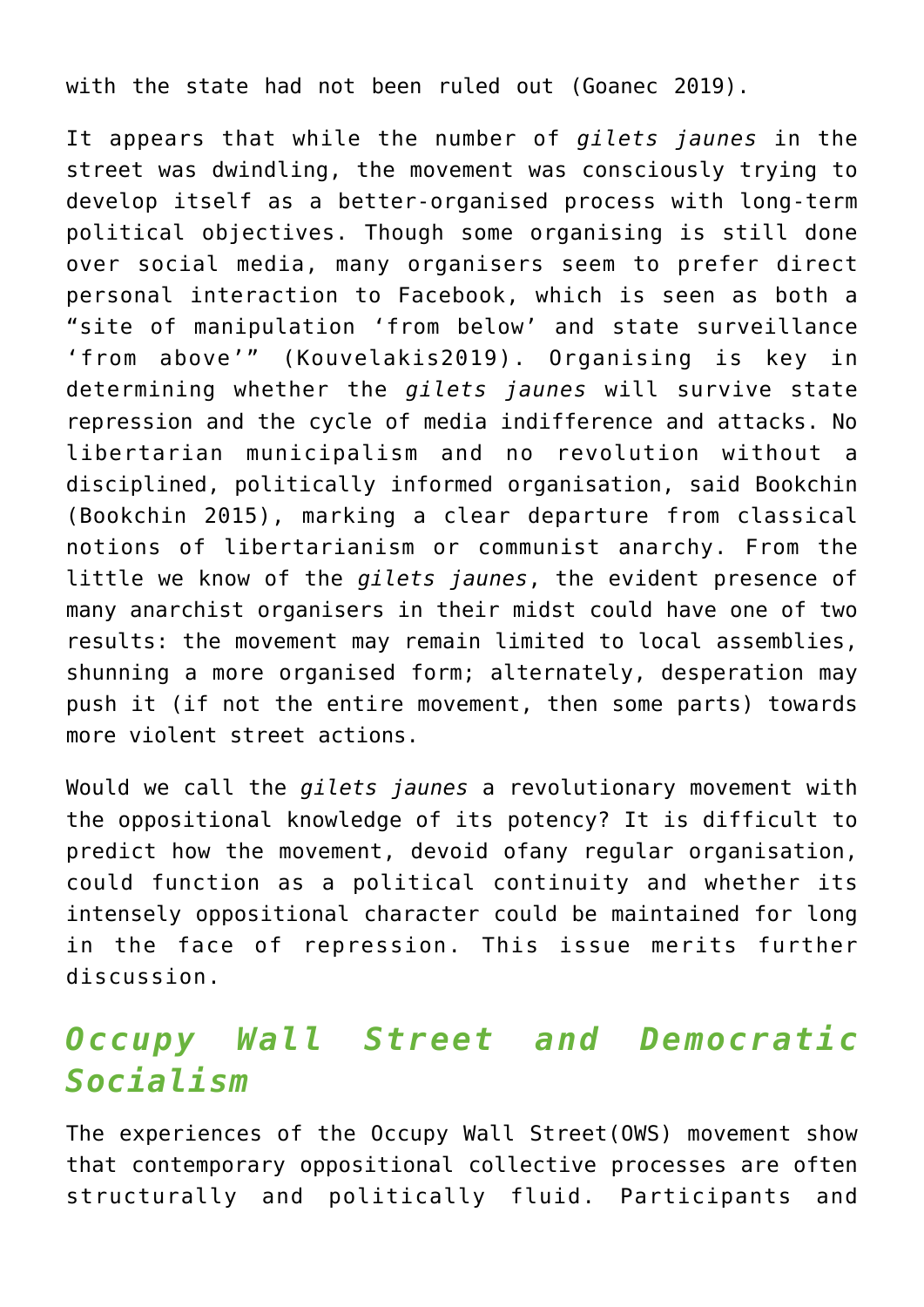sympathisers have written extensively about the movement/events (Dean 2016; Sitrin/Azzellini 2014; Bray 2013; Chomsky 2012; Taylor et al. 2011) that took place in 2011 and we will not linger over them here. However, a few observations might be relevant. First of all, for many of the participants, Occupy was a call for a world revolution. $[$ <sup>iii]</sup> Though the model of the "revolution" was "imported" from the Arab Spring Revolutions in Tunisia and Egypt(White 2016) and action was initiated through social media(White 2016), from its very outset OWS targeted the global rule of capital and the economic, social and political inequality inherent in it. "We are the 99 percent" was an anti-capital slogan that directly targeted class rule (Dean 2016; Sitrin/Azzellini 2014), and the young and not-so-young people who took part in the Occupy movement in New York and elsewhere shared the common conviction that capital's rule had to be challenged (Sitrin/Azzellini 2014; Taylor et al. 2011). OWS also reemphasised that not only were anarchists, rather than the traditional left, emerging as the dominant voice of the left

in the new movements of the  $21^{st}$  century – from the neighbourhood councils and factory takeovers in Argentina to the popular assemblies in Cairo's Tahrir Square and the antiausterity movements in Greece and Spain — but also that the anarchist idea of direct neighbourhood democracy and horizontalism was the preferred organisational form in each case(Sitrin/Azzellini 2014).

Given this context of anarchist un-organisationality, is it not somewhat surprising that a large majority of the active occupiers gravitated towards the party form in their future organising, and that they primarily came out in support of self-proclaimed "democratic socialist" Bernie Sanders? Going by what some of the organisers of the newly launched party Democratic Socialists of America(DSA) are currently thinking (a collection of insider takes on the resurgence of leftist politics in contemporary America appeared in *New Left Review*;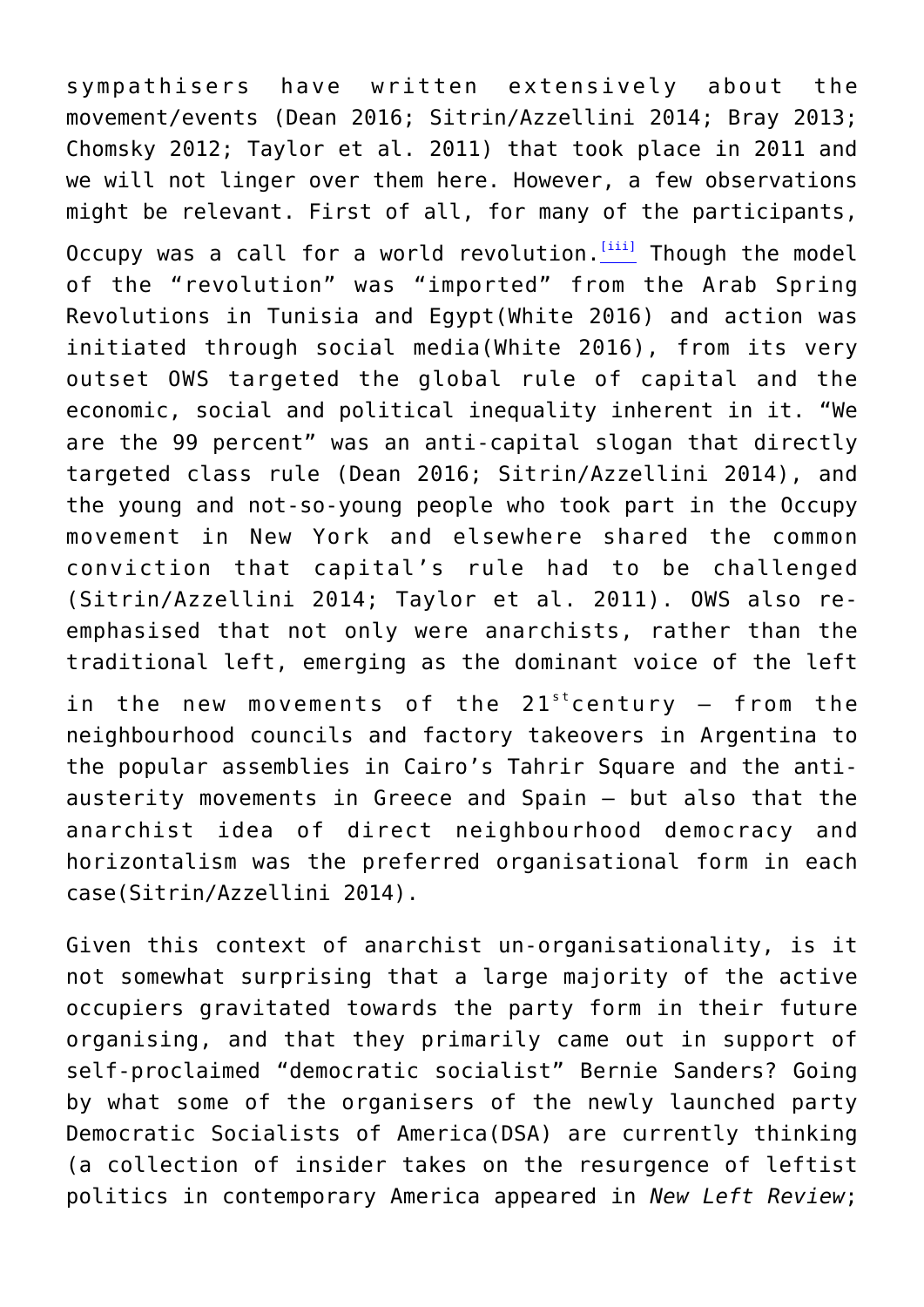see Gong 2019; Mason 2019; Alcázar 2019; Sallai 2019; Moya 2019), it seems that either the anarchist strand within OWS has knowingly decided to embrace Marxism or the non-anarchist left was always present within the movement. Though there are many disagreements over supporting the mainstream Democratic Party and taking part in electoral politics, it appears that all the DSA organisers believe there is a need for more intense organising in the future, including unionisation and even methodical recruitment of potential organisers. There is much talk about class, class struggle and working-class organisation: "[w]e should be an organization of the working class", argues Arielle Sallai, a DSA organiser. She says there is a lot of talk inside DSA about whether "*the group itself can organize the working class towards revolution*" and thinks that "*DSA can and should be a revolutionary organization*" which needs a "*deliberate process of base building*"*,* something which is *"about politics" as well as "structure".* In a similar vein, René Christian Moya, another DSA organiser, remarks that the fate of DSA depends on its willingness "to struggle with the working class" and that "*the prospects of organized labour are vital to our chances of building hegemony around socialist demands".* Moya says further that "*it is a task of the organized left, in DSA and beyond, to work towards the construction of sites of power independent of the political system, and of the existing infrastructure of progressivism—including the unions*"*.* He calls for *"direct and intentional engagement with worker and community struggles",* which is *"arduous, time-consuming work"* (emphasis added).

Though the DSA is "a collection of fairly autonomous chapters spread across much of the United States, with wildly different leadership structures and priorities", this does not prevent its members from asking political questions about the "form or mode of politics [that] is best suited to develop and equip the working class with the power it needs to challenge the rule of capital". It seems that at least some of its members view the DSA as a working-class party of the future, a party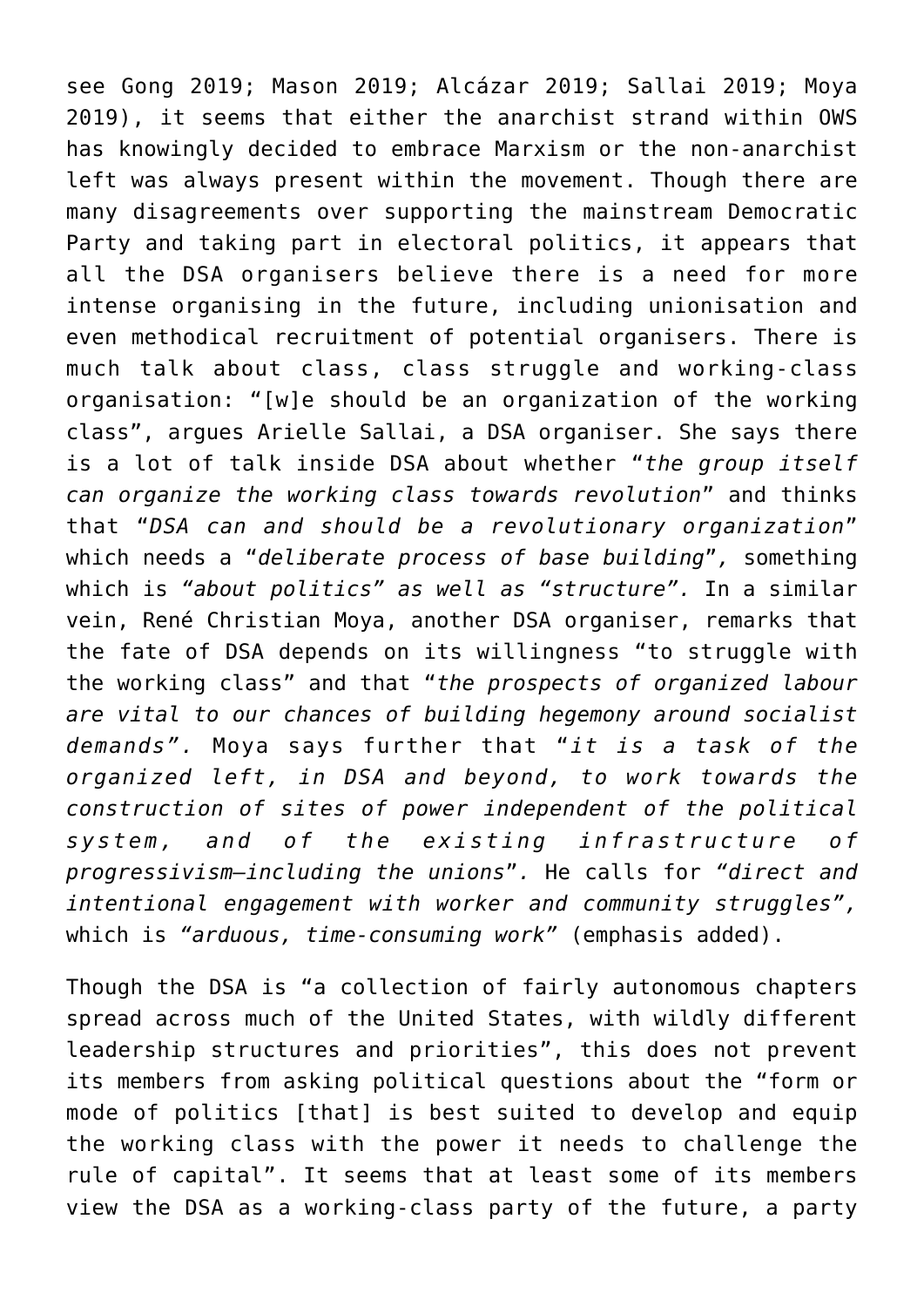whose members keep on debating about horizontality and centrality, but feel the urgent necessity of involving new people in extra-parliamentary politics through the party, while ensuring the party itself does not simply become a "move-on.org for the Twitter generation".

In the *gilets jaunes*, we saw a typical street protest, a movement-as-spectacle striving to reinvent itself as a more consistent political formation of anarchists that opposes capital and state and tentatively supports libertarian municipalism. In Occupy-DSA, we find another political continuity where a predominantly anarchist movement-asspectacle with an anti-capital political worldview is slowly morphing into what its members see as a revolutionary workingclass party of the future. Our known repertoire of movement categories and oppositional politics is constantly being unmade and remade by actual movement processes that embody the historical and subjective processes of oppositional cognition. A brief look at the political-organisational history of the Zapatista movement lends weight to this statement.

#### *Zapatismo: oppositional politics of listening*

There is a growing body of literature on the Zapatistas; consequently, we need not dwell on the chronology or narratives of the succession of events and silences-withoutevents that raised new hopes for oppositional politics not only in Mexico and Latin America, but worldwide. Instead, let us turn our attention to how *Zapatismo*, as a form of oppositional politics, has evolved over the years, both historically and philosophically. This is important because the Zapatistas seem reticent about tracing the history of their movement beyond the 1994 insurrection in Chiapas. Subcommander Marcos-Galeano $[iv]$ , the main spokesperson of the movement, likes to talk about how a "small group of urbanites" that originally arrived in the Mexican jungles to start an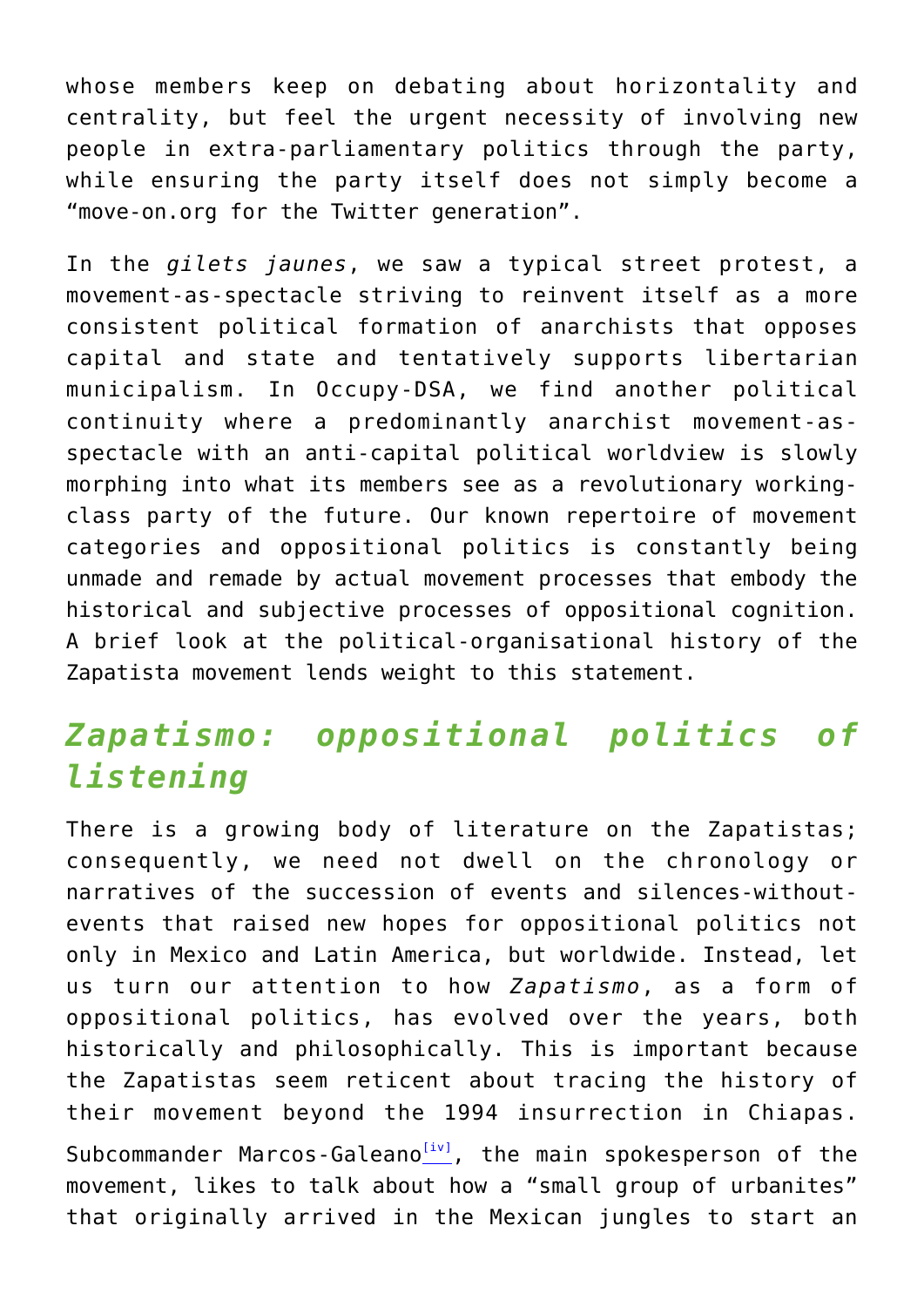armed insurrection in the time-honoured Latin American tradition of *Guerrilla Foco* stopped in their tracks, ceased talking and started listening to the "other" —here, the indigenous people of Chiapas. "Something happened that saved us. Saved us and defeated us in those first years", says Marcos, going on to explain how from "a movement that *proposed putting the masses at its service, making use of* proletarians", peasants and others "to take power", the Zapatistas were "turning into an army that '*serves*' the indigenous communities*.[\[v\]](#page--1-0)*

This "turning into an army that had to serve" instead of "putting the masses at its service" signals not only a renunciation of the *Guerrilla Foco*, but also a total epistemological reversal of the theory of revolutionary vanguardism that gained currency since the 1917 Russian Revolution and became somewhat synonymous with the left, especially the more orthodox kind of Marxist-Leninist-Maoist practice. Marcos elucidates further:

...our entire previous proposal, and the *orthodox Left's previous proposal up to then, was the opposite, it was: from above things are solved for below [...] this below-for-above change meant not organizing ourselves [...or...] other people to go vote, nor to go to a march […] to shout [...] but to survive and turn resistance into a school* (emphasis added)*.*

*Zapatismo*, born out of turning resistance into a school, transforms the entire process of oppositional learning and knowledge-making into a site for practising a new kind of revolutionary pedagogy, where the teachers themselves are taught. The actual process on the ground, however, followed a different path. The first indigenous members of the EZLN (Ejército Zapatista de Liberación Nacional, the Zapatista Army of National Liberation) were recruited way back in 1978-80 by the "urbanite" guerrillas who had succeeded in setting up a *safe house* in San Cristóbal de las Casas with the help of the indigenous people (Oikonomakis 2019). The EZLN safe houses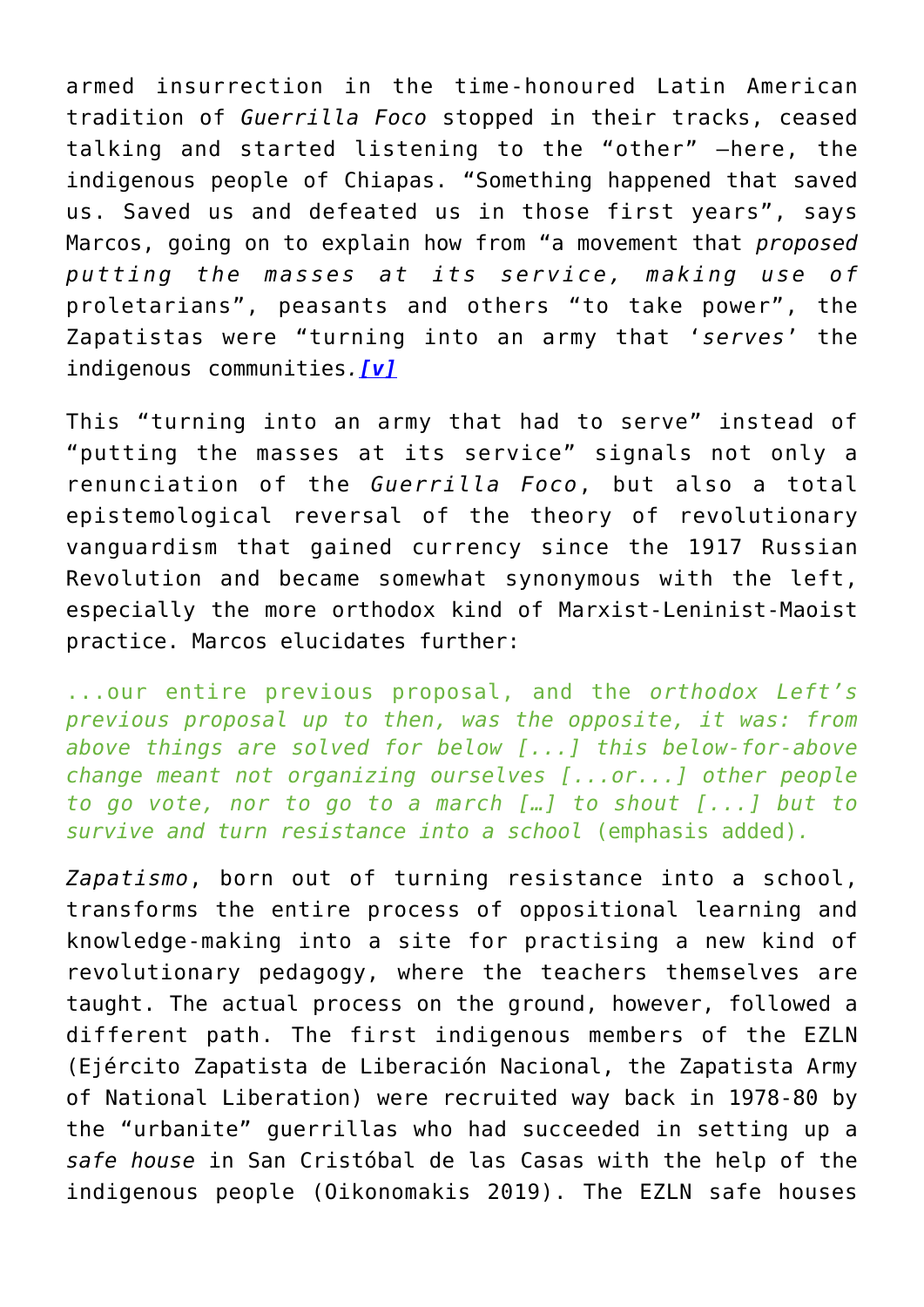were also schools where young indigenous recruits were taught how to read and write as well as being educated in Marxism, other typical subjects, weapon use and survival skills (Cedillo 2010; DeLa Grange/Rico 1999, quoted in Oikomomakis 2019). Once their training was complete, the students would return to their villages to become "instructors" for the next batch of newly recruited students. The EZLN still uses the same system of self-instruction in its own autonomous territories (Oikonomakis 2019). Looking at the history of the EZLN and the Zapatista revolution, we wonder how much of the new oppositional knowledge of "commanding by obeying" can be traced back to older, orthodox forms of leftist pedagogy and organising, whereby students had to be recruited and taught to prepare them for roles as militants/soldiers of the impending revolution. Though the Lacandon jungle in Mexico has witnessed many revolts, uprisings and organised denials of the Mexican state(Oikonomakis 2019; Khasnabish 2010), it cannot be considered a pre-determined, historical given that Zapatismo, with its essential philosophical otherness based on a process of learning to listen, obey and serve(Dussel 1998, quoted in Paradiso-Michau 2008), would have evolved as it did without the long and heroic efforts of the members of the hierarchical and vanguardist Marxist-Leninist party *Fuerzas de Liberación Nacional*(FLN, Forces of National Liberation). The Zapatistas

and the EZLN no longer talk about their FLN past (apart from remembering the martyrs), but it is a fact that the EZLN was first conceived as the rural wing of FLN in 1980(FLN 2003, quoted in Oikonomakis 2019). FLN, most likely an offshoot of a still-earlier revolutionary process called *Ejército Insurgente Mexicano* (EIM, Mexican Insurgent Army), was formed in 1969, and its attempts to penetrate the Lacandon jungle probably began in 1972. When, in 1993, the indigenous leaders in the *Comité Clandestino Revolucionario Indígena* (CCRI, Indigenous Clandestine Revolutionary Committee) and the EZLN had already decided to go to war, FLN's leadership had to be persuaded of the desirability of the proposed course of action (Cedillo 2010; DeLa Grange/Rico 1999, quoted in Oikonomakis 2019).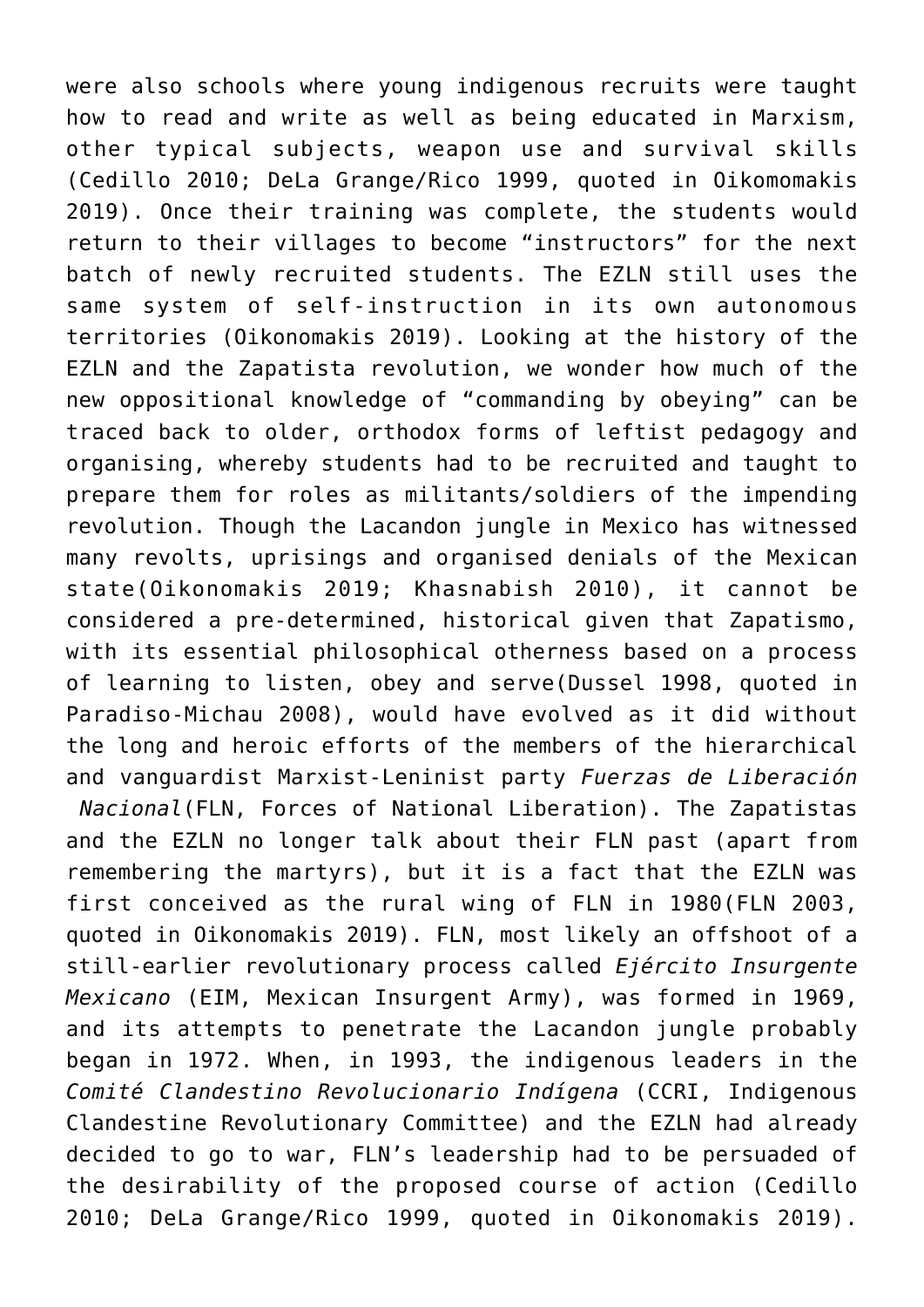After a discussion that continued for several days, it was decided that from then onwards, the  $CCRI - in other words the$ EZLN's indigenous leaders —and not the "politico-military organisation" of FLN would assume leadership of the Zapatista revolution (Le Bot/Marcos 1997, quoted in Oikonomakis 2019).

The above account proves that in the terrain of oppositional politics, neither organisational forms nor "political beliefs" are static and nothing is sacrosanct besides oppositionality. This is because both the organisational form of a movement and the convictions of its militants respond to the movement's actuality: they have to remain fluid; otherwise, no revolutionary praxis is possible. Fluidity ensures that the learnt is constantly unlearnt and re-learnt: ideas appear, disappear and reappear. The vanguardist hierarchy of a Marxist-Leninist party can take an informed decision to dissolve itself in a from-the-below indigenous-led revolution that aims not to seize state power but to establish autonomous municipalities and territories in opposition to the capitalist nation-state and its from-the-above "geographies" (Marcos 2018). Once again, the Zapatista call for autonomy and horizontality does not stem from any anarchist concept relying on spontaneity rather than organisation. Instead, it is backed up and put into practice by a well-structured organisational network and a revolutionary army that came into being through the arduous work of generations of political workers belonging to a traditional leftist party. It is surely not a coincidence that the municipalist revolution in Rojava by the stateless Kurds, led predominantly by women, was also initiated by what was originally an orthodox Marxist-Leninist formation and is also supported by an armed militia. It is doubtful how long the autonomous cantons at Rojava and the Zapatistas' territories could survive systematic military aggression by the capitalist nation-states that surround them were fullblown conflicts to break out, but that is a different question altogether. Besides, it is possible that all processes of oppositional politics have to face similar challenges, because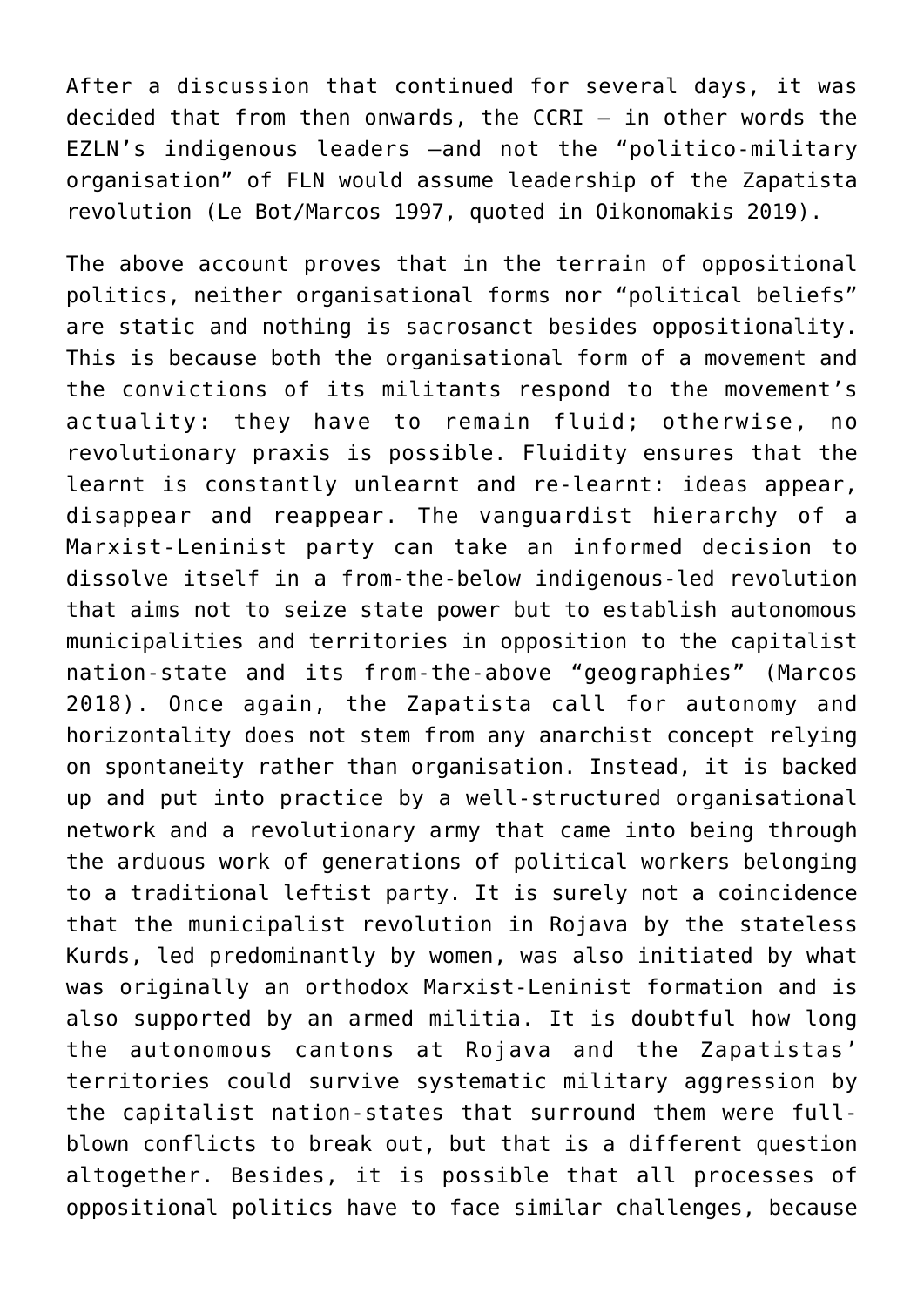the state can respond in devious ways. The art of engaging, dealing with and resisting the state forms part of the oppositional knowledge that makes revolutionary praxis possible. Movements and their militants do not acquire this knowledge through mere participation in organisations, events and un-organisational horizontality. Rather, the knowledge is born of, and is part of, the political continuities formed by the past, present and future in equal proportions: the past because revolutionary processes and ideas from the past, more than the historical evolution of production systems, inform all present oppositional processes; the present because that is where praxis unfolds, erupts and create ruptures; and the future because the emancipation of the working class and the human species, e.g. communism, is part of that future. All social movements with a political dimension must consciously and collectively situate —as well as discover — themselves in those continuities.

# **Conclusion: understanding and deepening oppositionality**

To situate and discover themselves within fluid political continuities, movements must *internationalise* opposition. Without *internationalisation*, the horizontal grassroots of the local and the autonomy they profess to represent would probably shrivel in double quick time. Revolutions would appear and disappear, insurrections would be suppressed or cooptated, riots would succeed riots, and yet the immanence would remain unrealised: the perennial spring of freedom would never be ours.

When we talk about internationalising, we do not mean building a new revolutionary International. Internationalisation, as we see it, would require each association, assembly, union, organisation or party to acquire collective criticality. That is, each movement practice must learn to see beyond the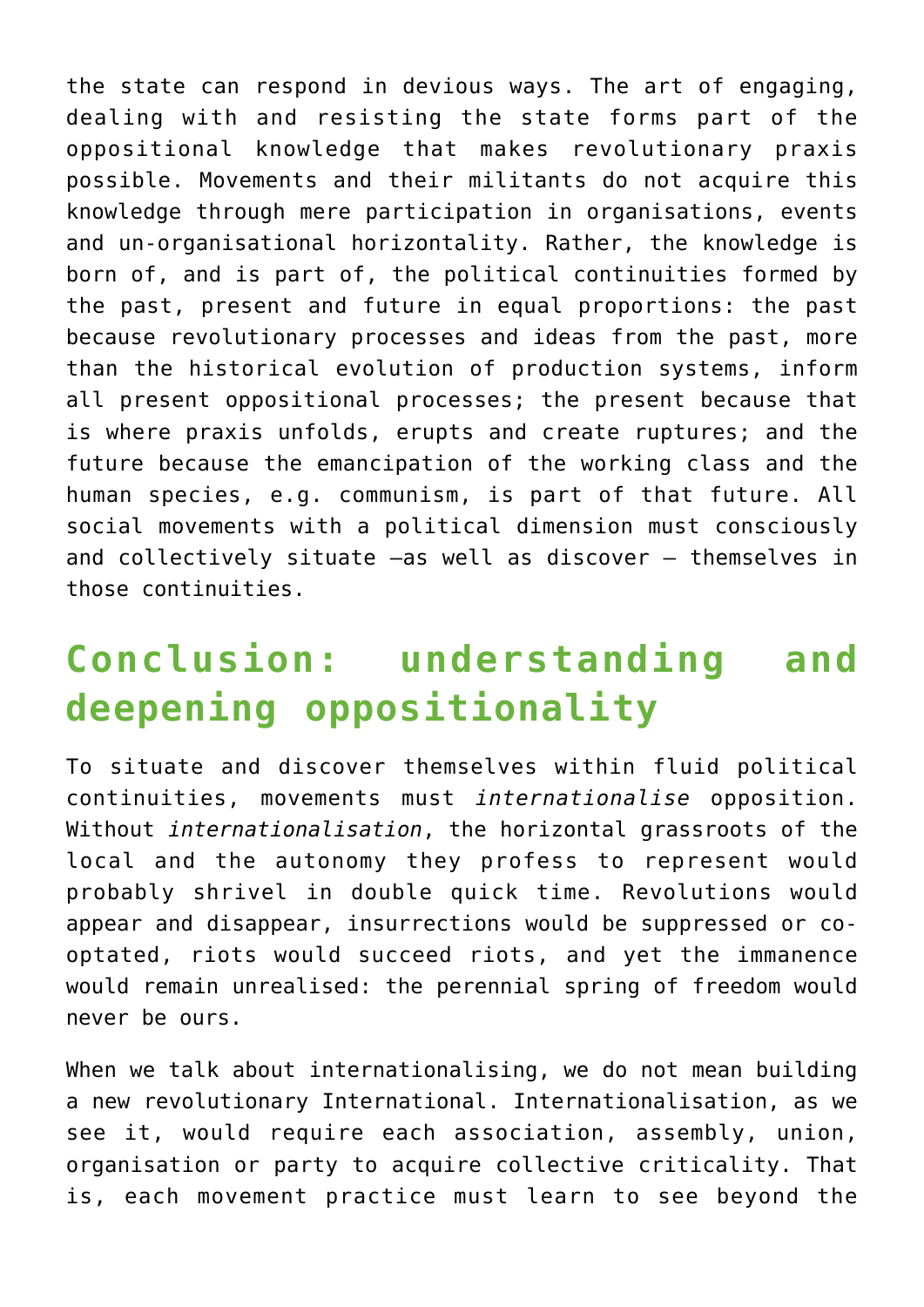hegemony of the capitalist real and revisit its theories, strategies and actions with relentless criticality, which cannot be compromised for the sake of organisational and other compulsions, such as state repression and the necessity of "positive" engagements with the state. Suspending criticality might help in immediate mobilising, but seriously harm the collective's cognitive ability to grasp the oppositional not only within the society but also within the apparently autonomous spaces created by the movement collectives. As long as movement collectives are forced to exist in spatially and organisationally separate enclaves within a dominant capitalist real, any victories can only be ephemeral.

The movements of perpetual oppositionality have to transcend themselves. This transcendence is both social and political: social because the movements remake the social relations of power firstly by remaining alive and secondly through conscious oppositionality; political because the process is neither conceivable nor actualised without constant analysis, critique and confrontation of the state. Thus the transition from the particularity of an insurrection to the philosophy of a revolution, from the tumultuous moment of the evental to the eternity of the revolutionary horizon and the reclaiming of the individual, "free-active" subject: movements that organise for the present and not a future that is and isn't part of that present fail to posit emancipatory politics. Since the working class constitutes itself as an oppositional force only through its collective political will to oppose (Gramsci 2001, quoted in Galastri 2018; Galastri 2018; Thompson 2013), whosoever revolts against the State-Capital tyranny and fights for a non-state, non-capital world is part of the proletariat (Balibar 1977, 1994). And only the proletariat can keep the rebellion going (Marx/Engels 1976; Dean 2016).

All movements and movement organisations, if they are oppositional, are part of greater political continuities that transcend space-time. We can even re-imagine a new kind of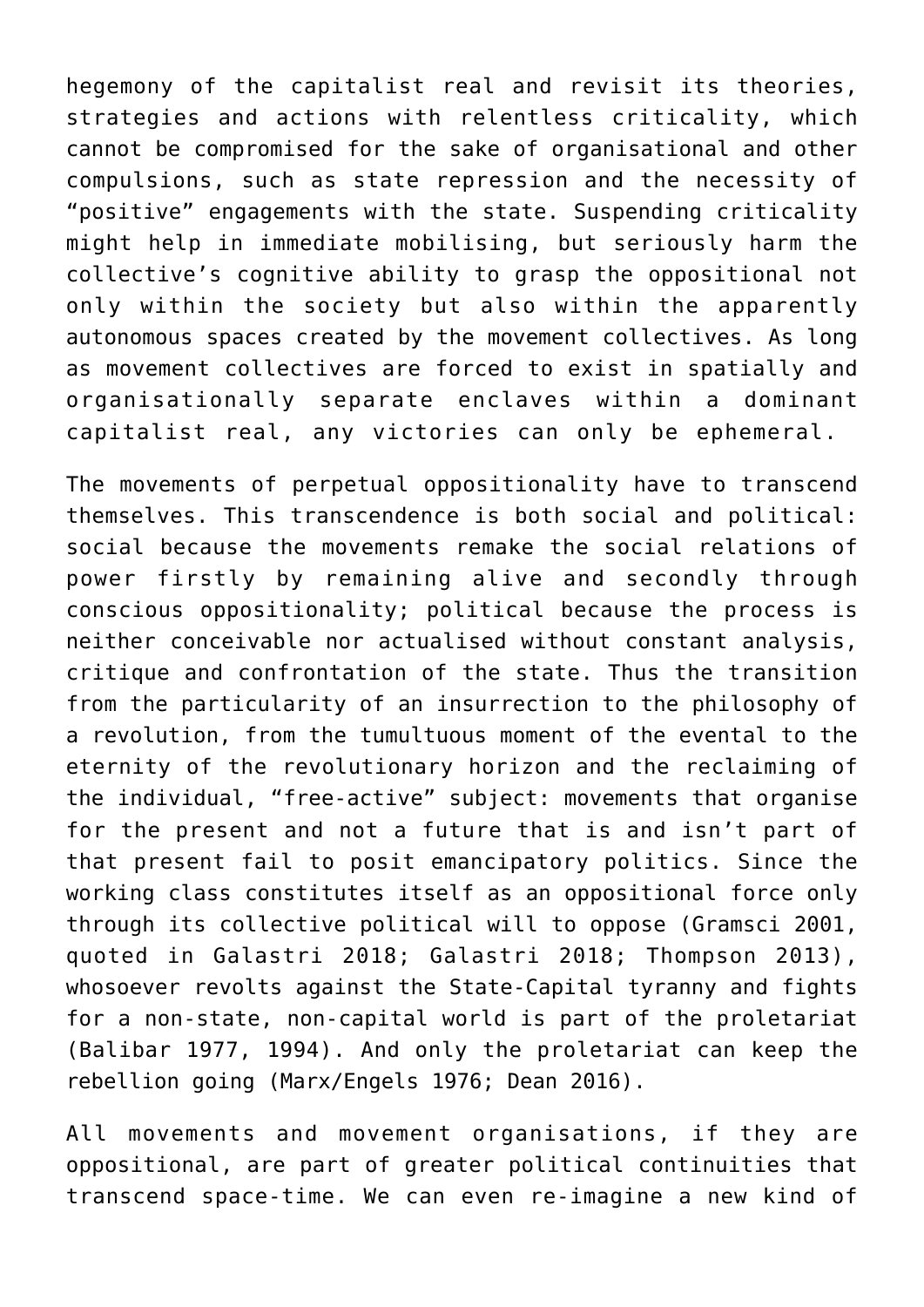party that acts purely as a facilitator, an organiser entity, that senses the immanence but does not usurp its vanguardist agency as a higher body (Beaudet 2016; Dean 2012). It remains true to the idea of communism and communist revolution, but does not lead it by commanding. Conversely, it learns to command by obeying, as the Zapatistas do. Like the Chinese Communist Party in the pre-revolutionary China, it practises a mass line and learns from the mass, which it helps to come into being by spatially and politically linking various strands of non-state oppositionality, insurrectionary and otherwise (Hui 2016a, 2016b), existing within the capitalist real. It ensures that the oppositional knowledge of the nonstate, non-capital informs the movements that unfold and erupt within the present enclosed by the State-Capital; even if the insurrections end not in a bang but pathetic whimper of social democracy, it sees the rupture latent in the event and champions the transcendence that is no longer visible. Anything is possible as long as oppositionality does not die.

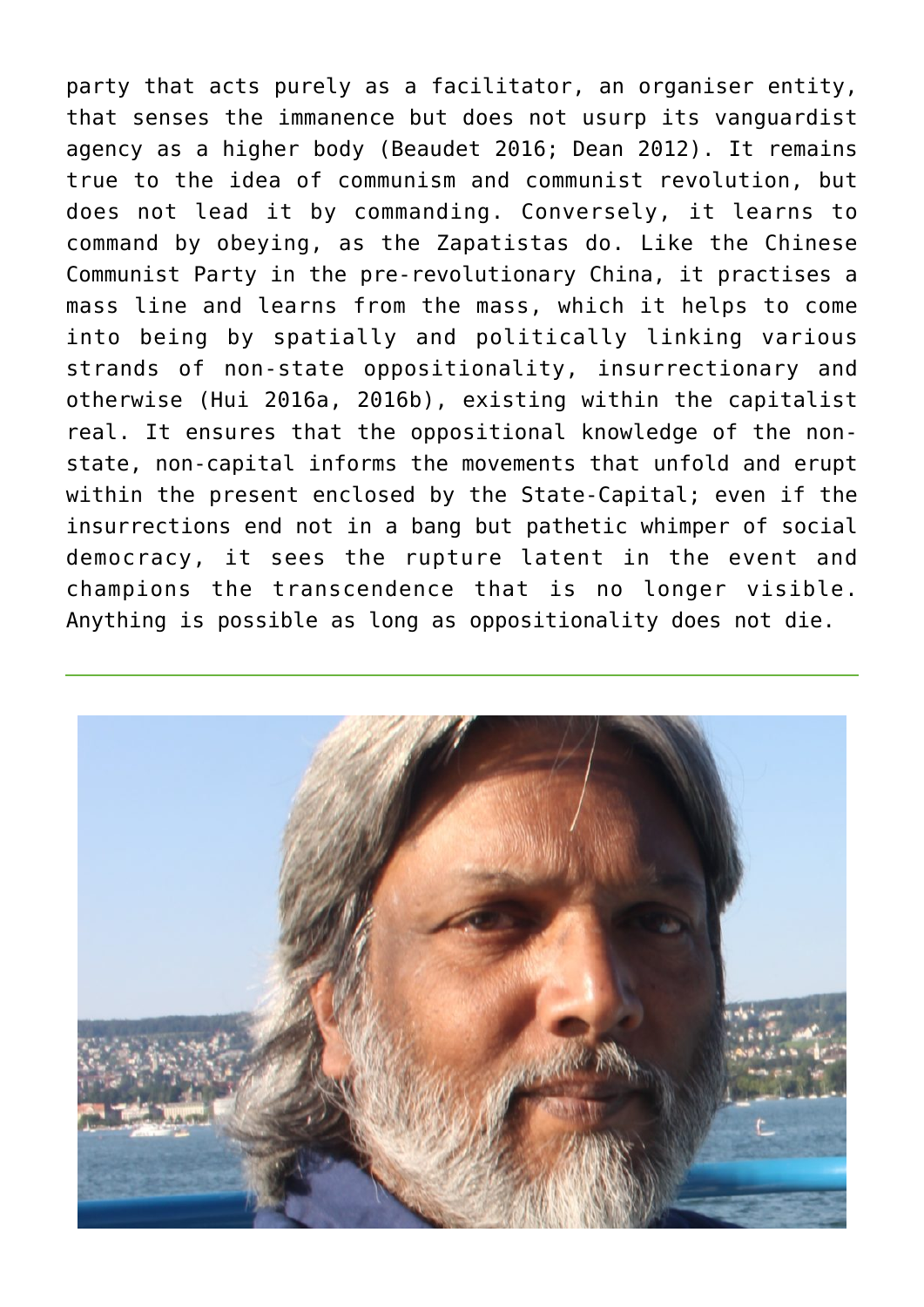Soumitra Ghosh, a social activist and independent researcher, has been working with forest communities in sub-Himalayan West Bengal in India for several decades. He has written extensively on issues related to the politics of struggles for forest Commons as well as climate justice and climate change, particularly its political economy.

### **Bibliography**

Alcázar, M. M. (2019). The Weakest Link, in: New Left Review (2019). The New American Left, a compendium of five statements/articles in New Left Review (116/117).

Aranda, D. (2016). Argentine Social Movements Strike Back Against Monsanto, in: Upside Down World. Available at[:http://upsidedownworld.org/main/argentina-archives-32/5558](http://upsidedownworld.org/main/argentina-archives-32/5558-argentine-social-movements-strike-back-against-monsanto) [argentine-social-movements-strike-back-against-monsanto.](http://upsidedownworld.org/main/argentina-archives-32/5558-argentine-social-movements-strike-back-against-monsanto)

Badiou, A. (2010a). The Communist Hypothesis. London, Verso.

Badiou, A. (2010b). The Idea of Communism 1, in: Žižek, S./Douzinas, C. (eds). The Idea of Communism. London, Verso.

Badiou, A. (2012). The Rebirth of History. London, Verso.

Balibar, E. (1977) (2011): On the Dictatorship of the Proletariat.London, Verso.

Balibar, E. (1994). Masses, Classes and Ideas.New York,Routledge.

Balso, J (2010): *To Present Oneself to the Present. The Communist Hypothesis: a possible Hypothesis for Philosophy, an Impossible Name for Politics?* In Zizek. S & Costas Douzinas(ed): *The Idea of Communism 1*, London, Verso.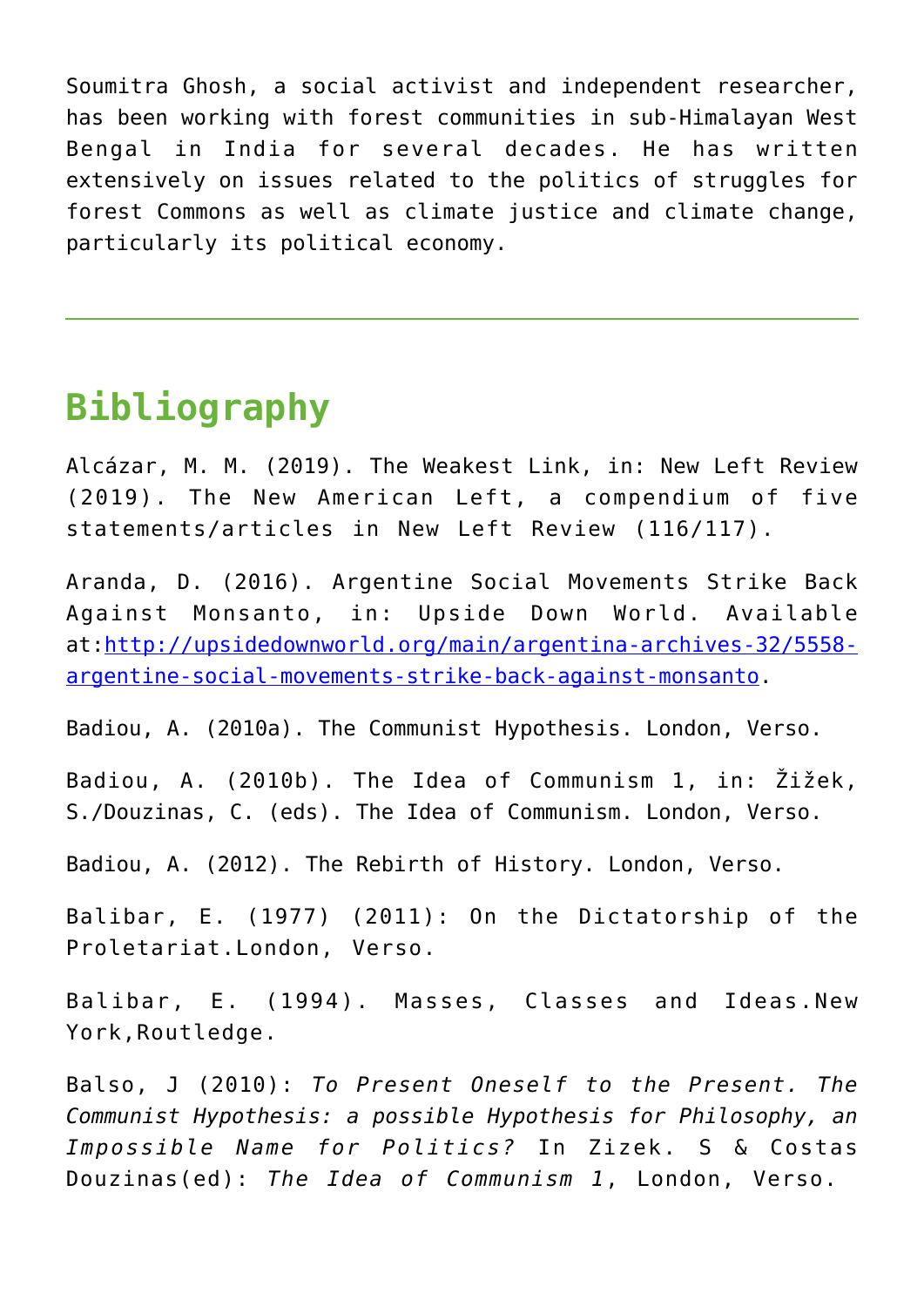Beaudet, P. (2016). In Search of the "Modern Prince": The New Quebec Rebellion, in: Panitch. L./Albo, G. (eds). Rethinking Revolution: Socialist Register 2017. London, Merlin Books.

Barker, C.et al. (2013). Introduction: Marxism and Social Movements, in: Barker, C. et al. (eds): Marxism and Social Movements. Leiden, Brill.

Barker, C. (2013). Class Struggle and Social Movements in Marxism and Social Movements,

in: Barker, C. et al. (eds), op. cit.

Becker, M. (2015). Ecuador's New Indigenous Uprising, in: Upside Down World. Available at: [http://upsidedownworld.org/main/ecuador-archives-49/5422-ecuad](http://upsidedownworld.org/main/ecuador-archives-49/5422-ecuadors-new-indigenous-uprising) [ors-new-indigenous-uprising.](http://upsidedownworld.org/main/ecuador-archives-49/5422-ecuadors-new-indigenous-uprising)

Bray, M. (2013).Translating Anarchy: The Anarchism of Occupy Wall Street, Zero Books. Winchester.

Bridle, J. (2018). New Dark Age. London, Verso.

Bookchin, M. (2015). The Next Revolution. London, Verso.

Bosteels, B. (2014). The Actuality of Communism. London, Verso.

Buck-Morss, S. (2013): *A Commo(u) nist Ethic*, in in Zizek. S. (ed): *The Idea of Communism* 2. London, Verso.

Caffentzis, G./Federici, S. (2014). Commons Against and Beyond Capitalism, in: Community Development Journal 49(51), January 2014.

Cedillo, A. (2010): El Fuego y el Silencio. Historia de las Fuerzas de Liberación Nacional a la Fundación del Ejército Zapatista de Liberación Nacional, quoted in: Oikonomakis(2019). Political Strategies and Social Movements in Latin America. Cham (Switzerland), Palgrave Macmillan.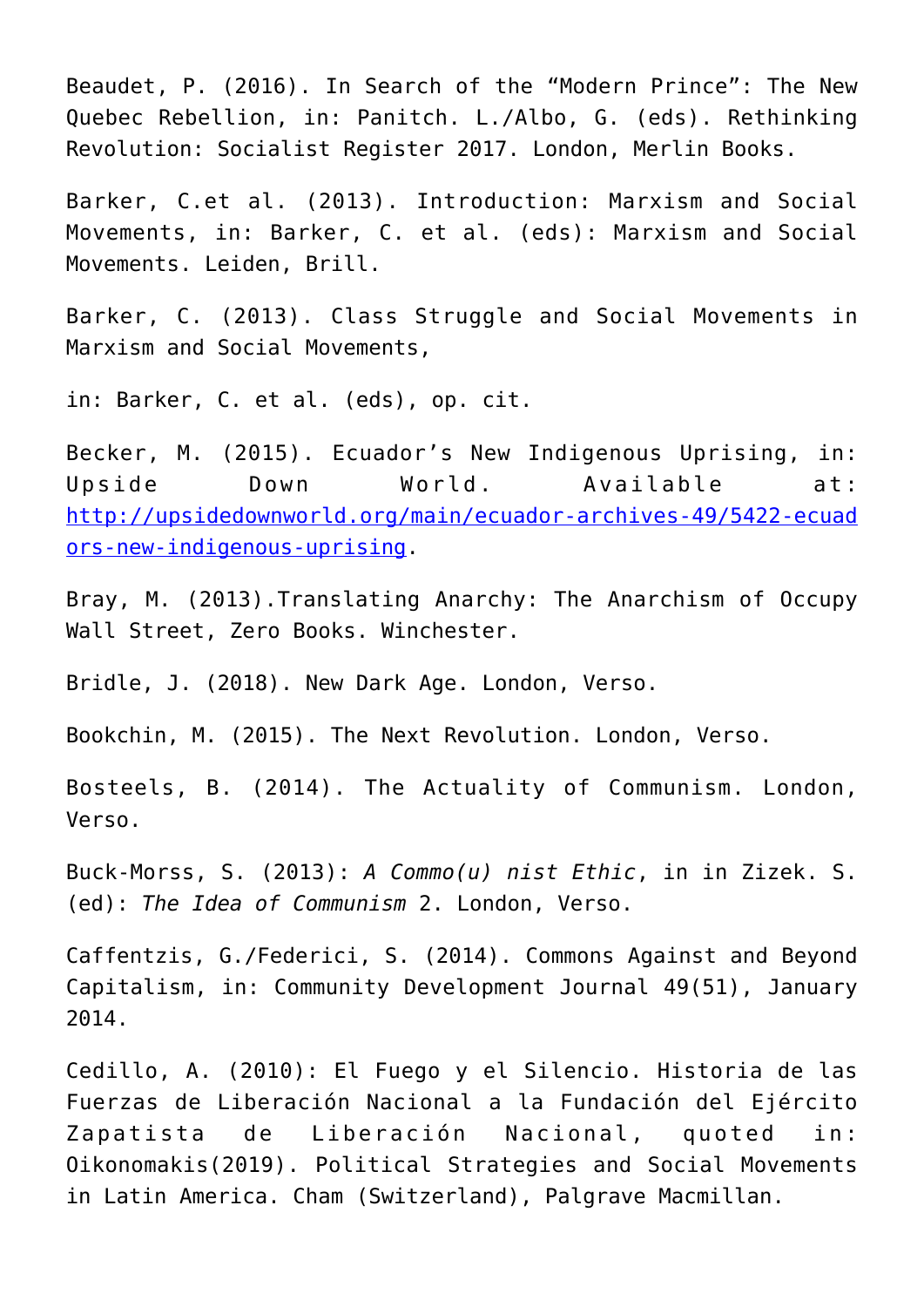Chaohua, W. (2015). The Party and its Success Story, in: New Left Review 31, January-February 2015.

Chomsky, N. (2012). Occupy, Zuccotti Park Press. Brooklyn

Ciccariello-Maher, G. (2016a). Venezuela: ¡Comuna O Nada!, in: Roar Magazine:  $1(1)$ . Available at: <https://roarmag.org/magazine/venezuela-communa-o-nada/>.

Ciccariello-Maher, G. (2016b). Building the Commune: Radical Democracy in Venezuela. London, Verso.

Clover, J. (2016). Riot, Strike, Riot: The New Era of Uprisings. London, Verso.

Dangl, B. (2007): The Price of Fire: Resource Wars and Social Movements in Bolivia. Oakland, AK Press.

Dangl, B. (2010). Dancing with Dynamite: Social Movements and State Power. Oakland, AK Press.

Dean, J. (2012). The Communist Horizon. London, Verso.

Dean, J. (2013). The Communist Desire, in: Žižek, S.(ed.).The Idea of Communism 2.London, Verso.

Dean, J. (2016). Crowds and Party. London, Verso.

DeLa Grange, B./Rico, M. (1999): El Otro Subcomandante: Entrevista Con Salvador Morales Garibay, in: Letras Libres, quoted in: Oikonomakis (2019), op. cit.

Dirik, D. (2016). Building Democracy without the State, in: Roar Magazine  $1(1)$ . Available at: [https://roarmag.org/magazine/building-democracy-without-a-stat](https://roarmag.org/magazine/building-democracy-without-a-state/) [e/.](https://roarmag.org/magazine/building-democracy-without-a-state/)

Dussel, E. (1998): Twenty Theses on Politics, trans. George Ciccariello-Maher and Eduardo Mandieta. Durham(NC, US), Duke University Press, quoted in: Paradiso-Michau, M. R. (2008). The Widow, the Orphan, and the Stranger: Levinasian Themes in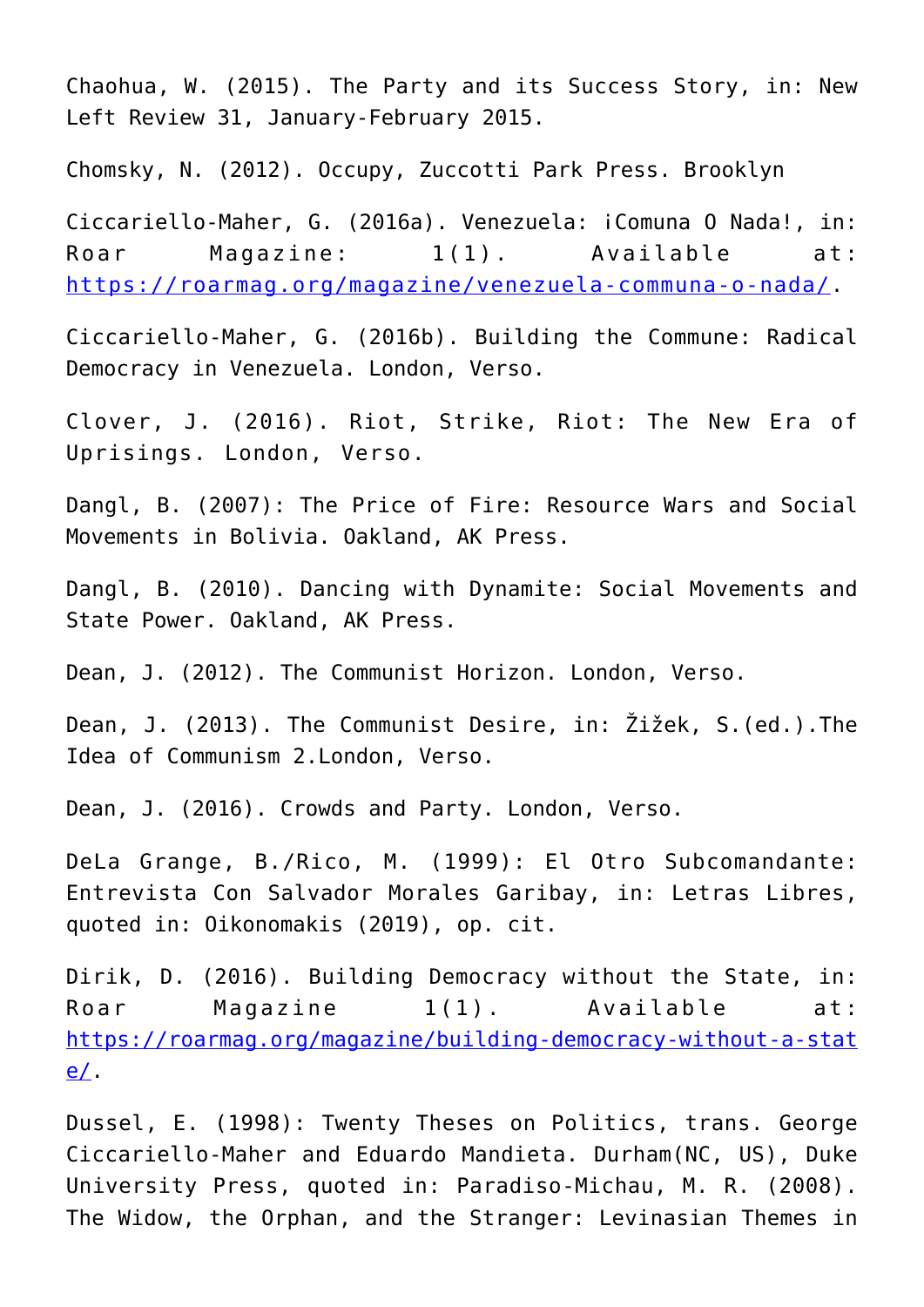Dussel's Political Theory, in: Radical Philosophy Review 11(2).

Fassin, D./Defossez, A. (2019). An Improbable Movement? Macron's France and the Rise of the Gilets Jaunes, in: New Left Review 115, Jan-Feb 2019.

Fiorentini, F. (2012). Remembering the Social Movements that Re-imagined Argentina, in: Upside Down World. Available at[:http://upsidedownworld.org/main/argentina-archives-32/3411](http://upsidedownworld.org/main/argentina-archives-32/3411-remembering-the-social-movements-that-reimagined-argentina-2002-2012) [remembering-the-social-movements-that-reimagined](http://upsidedownworld.org/main/argentina-archives-32/3411-remembering-the-social-movements-that-reimagined-argentina-2002-2012)[argentina-2002-2012.](http://upsidedownworld.org/main/argentina-archives-32/3411-remembering-the-social-movements-that-reimagined-argentina-2002-2012)

Foster, J. B. (2015). Chávez and the Communal State, in: Monthly Review 66(11), April 2015.

FLN (2003). Statutes of the Forces of National Liberation, Abraham Guilien Press, quoted in: Oikonomais (2019), op. cit.

Gahmann, L. (2016): Dismantling Neoliberal Education: A Lesson from the Zapatistas, in: Roar Magazine. Available at[:https://roarmag.org/essays/neoliberal-education-zapatista-p](https://roarmag.org/essays/neoliberal-education-zapatista-pedagogy/) [edagogy/](https://roarmag.org/essays/neoliberal-education-zapatista-pedagogy/)

García Linera, A. (2006). State Crisis and Popular Power, in: New Left Review 37.

García Linera, A. (2008). La Potencia Plebeya, quoted in: Bosteels, B., op. cit.

Gerbaudo, P. (2016): Nuit Debout: Building an Open Movement in France's Squares, in: Roar Magazine. Available at[:https://roarmag.org/essays/nuit-debout-interview-baki-youss](https://roarmag.org/essays/nuit-debout-interview-baki-youssouf/)  $out/(22$  June 2016).

Goanec, M. (2019). Gilets Jaunes Gather for Third "Assembly of Assemblies", in: Roar Magazine. Available at[:https://roarmag.org/essays/gilets-jaunes-third-assembly-ass](https://roarmag.org/essays/gilets-jaunes-third-assembly-assemblies/) [emblies/.](https://roarmag.org/essays/gilets-jaunes-third-assembly-assemblies/)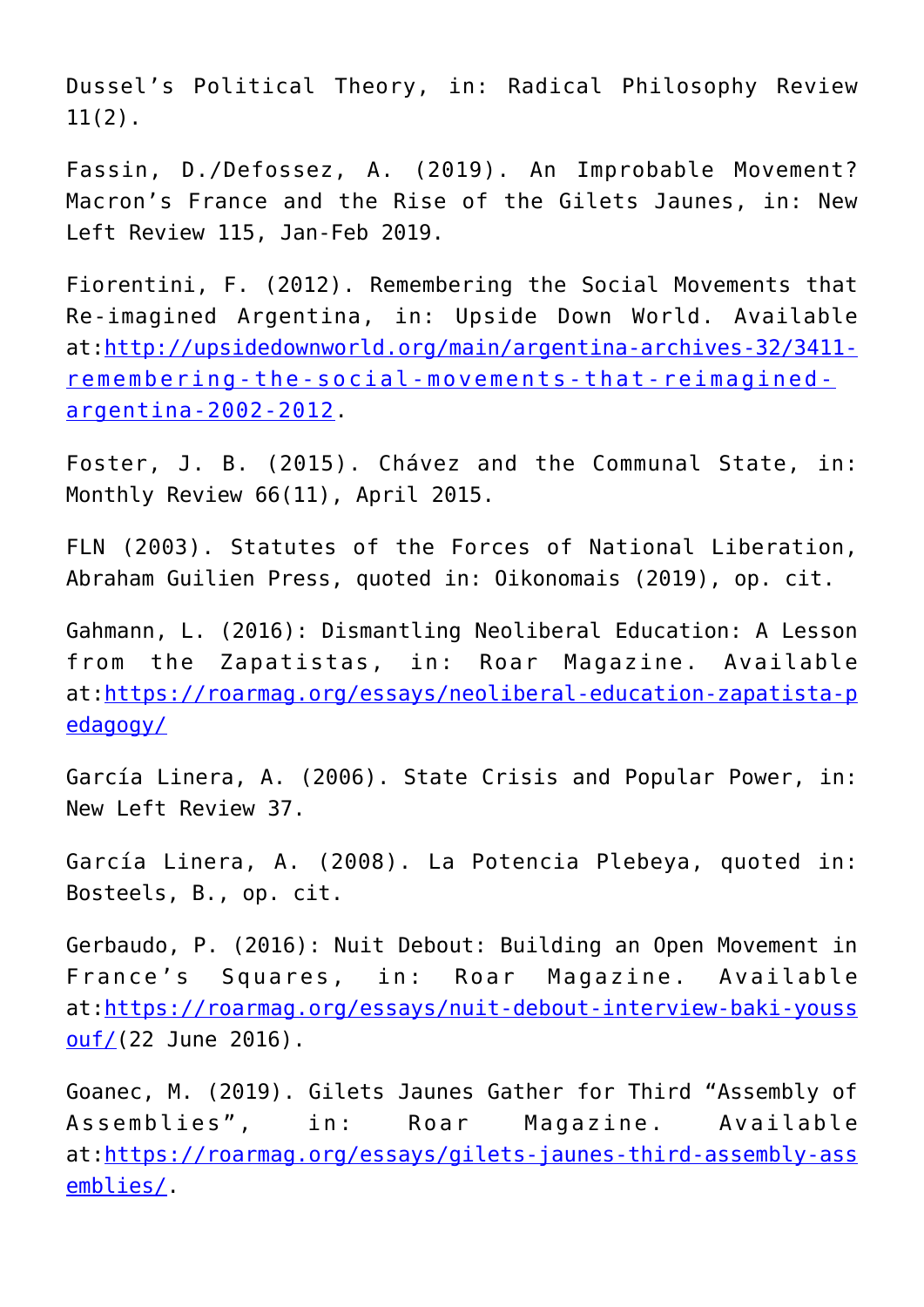Gong, J. (2019). Voting and Class Struggle, in: New Left Review, op. cit.

Gramsci, A. (2001). Quaderni del carcere: edizione critica dell'Istituto Gramsci, vol 4. Turin, Giulio Einaudi, quoted in: Galastri, L. (2018). Social Classes and Subaltern Groups: Theoretical Distinction and Political Application, in: Capital and Class 42(1).

Harding, J. (2016). Apartheid's Last Stand, in: London Review of Books 38(6).

Harding, J. (2018). Don't Pretend You Can't See Us, in: LRB Blog, 30 November 2018. Available at[:https://www.lrb.co.uk/blog/2018/november/dont-pretend-you-c](https://www.lrb.co.uk/blog/2018/november/dont-pretend-you-cant-see-us) [ant-see-us.](https://www.lrb.co.uk/blog/2018/november/dont-pretend-you-cant-see-us)

Harding, J. (2019). Among the Gilets Jaunes, in: London Review of Books 41(6), 21 March 2019.

Hardt, M./Negri, A. (2005). Multitude. London, Hamish Hamilton.

Hardt, M. (2010). The Common in Communism, in: Žižek, S./Douzinas, C. (eds): The Idea of Communism 1. London, Verso.

Herrera, L. (2014). Revolution in the Age of Social Media: The Egyptian Popular Insurrection and the Internet, London. Verso.

Hesketh, C. (2013). Defending Place, Remaking Space: Social Movements in Oaxaca and Chiapas, in: Barker, C. et al. (eds), op. cit.

Holloway, J. (2002) (2005). Change the World Without Taking Power. London, Pluto Press.

Holloway, J. (2010). Crack Capitalism. London, Pluto Press.

Holloway, J. (2015). No, No, No, in: Roar Magazine, Issue 0.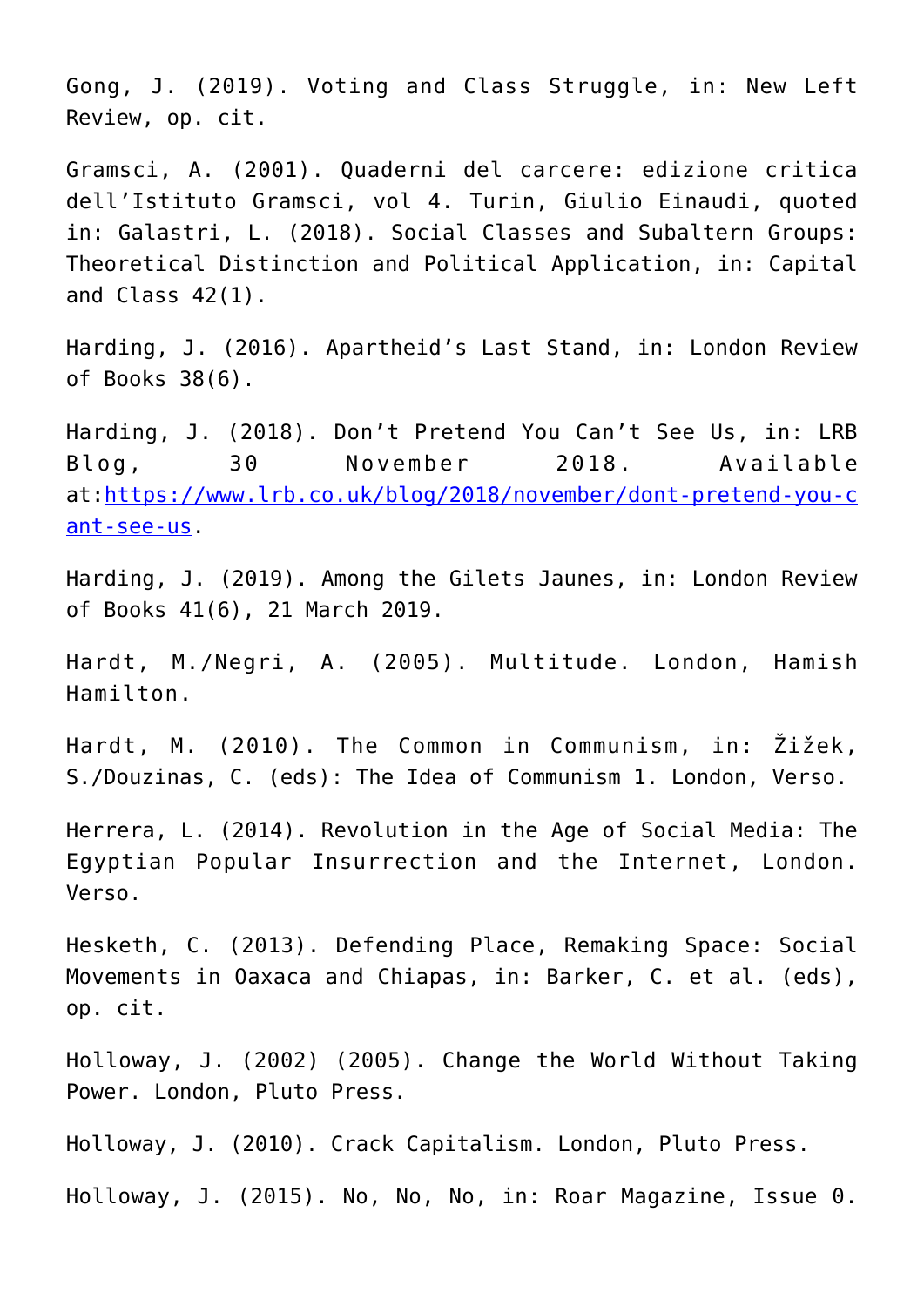Available at[:roarmag.org/magazine/john-holloway-no-no-no/.](https://roarmag.org/magazine/john-holloway-no-no-no/)

Hui, W. (2009). The End of Revolution. London, Verso.

Hui, W. (2016a). The "People's War" and the Legacy of the Chinese Revolution, in: Panitch, L./Albo, G. (eds). Rethinking Revolution: Socialist Register 2017. London, Merlin Books.

Hui, W. (2016b). The Crisis of Representativeness and Post-Party Politics, in: Taek-Gwang Lee, A./Žižek, S. (eds). The Idea of Communism 3: The Seoul Conference. London, Verso.

Iglesias, P. (2015). Understanding Podemos, in: New Left Review 93, May-June 2015.

Jameson. F (2015): The Aesthetics of Singularity, in New Left Review, 92, March-April 2015.

Jay, S. (2016). The Postmodern Left and the Success of Neoliberalism. Available at[:http://libcom.org/library/postmodern-left-success-neolibera](http://libcom.org/library/postmodern-left-success-neoliberalism) [lism](http://libcom.org/library/postmodern-left-success-neoliberalism).

Khasnabish, A. (2010). Zapatistas: Rebellion from the Grassroots to the Global. Halifax, Fernwood Publishing and London, Zed Books.

Krinsky, J. (2013): Marxism and the Politics of Possibility: Beyond Academic Boundaries, in: Barker, C.et al. (eds), op. cit.

Kouvelakis, S. (2016). Syriza's Rise and Fall, in: New Left Review 97, January-February 2016.

Kouvelakis, S. (2019). The French Insurgency, in: New Left Review 116/117, March-June 2019

Le Bot, Y./Subcommander Marcos(1997). El Sueño Zapatista. San Cristóbal de Las Casas (Chiapas, Mexico), quoted in: Oikonomakis (2019), op. cit.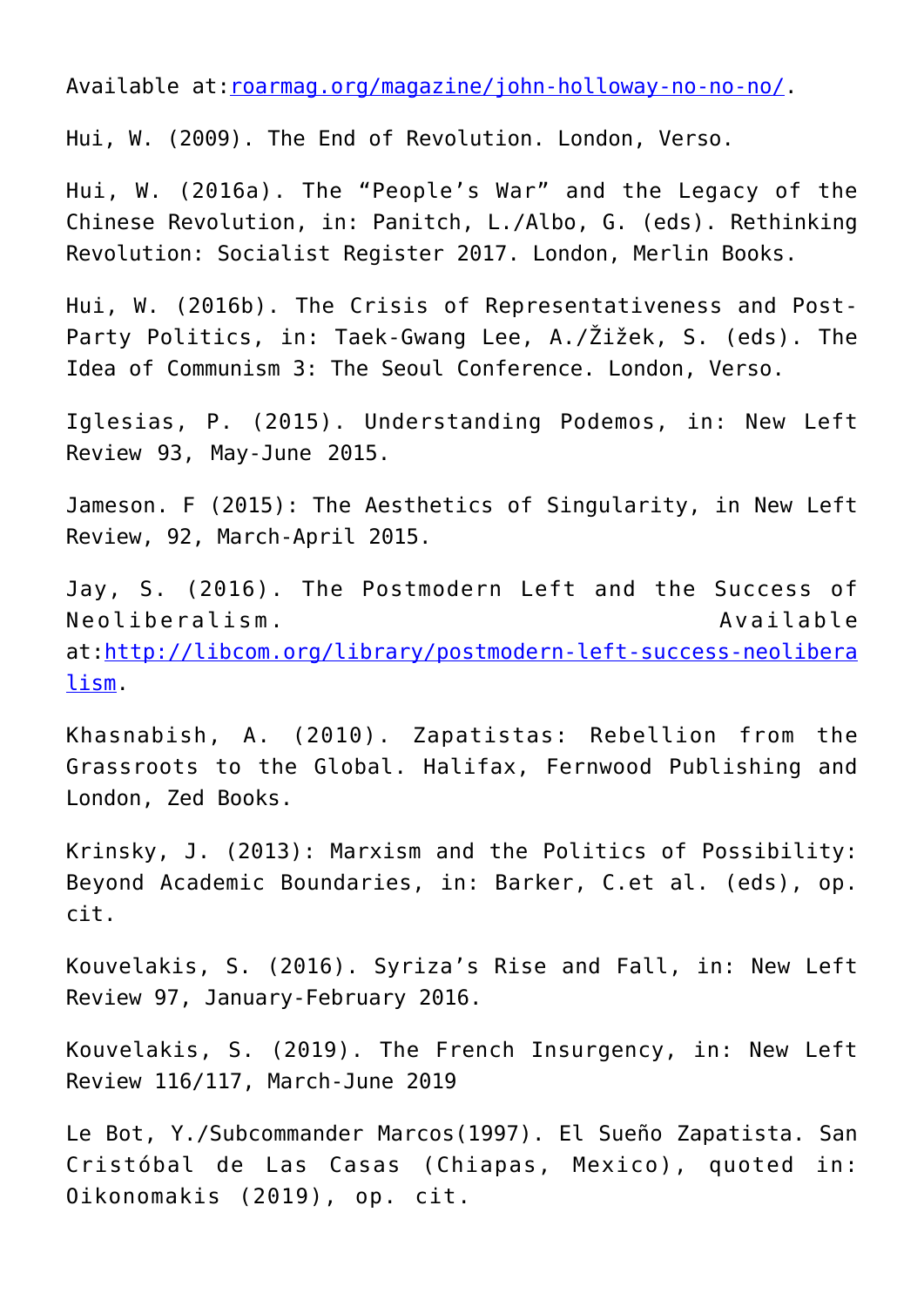Lebowitz, M. (2012). The Contradictions of "Real Socialism". New York, Monthly Review Press.

Lenin, V.I. (1917). The State and Revolution. Available at[:https://www.marxists.org/archive/lenin/works/1917/staterev/](https://www.marxists.org/archive/lenin/works/1917/staterev/index.htm) [index.htm.](https://www.marxists.org/archive/lenin/works/1917/staterev/index.htm)

Leverink, J. (2015). Murray Bookchin and the Kurdish Resistance. Available at[:https://roarmag.org/essays/bookchin-kurdish-struggle-ocalan](https://roarmag.org/essays/bookchin-kurdish-struggle-ocalan-rojava) [-rojava](https://roarmag.org/essays/bookchin-kurdish-struggle-ocalan-rojava).

Levi, P. (2011). In the Steps of Rosa Luxemburg. Leiden, Brill.

Luxemburg, R. (1918). The Russian Revolution. Available at[:https://www.marxists.org/archive/luxemburg/1918/russian-rev](https://www.marxists.org/archive/luxemburg/1918/russian-revolution/index.htm) [olution/index.htm.](https://www.marxists.org/archive/luxemburg/1918/russian-revolution/index.htm)

—- (1904): Organizational Questions of the Russian Social Democracy [Leninism or Marxism?], Available at: https://www.marxists.org/archive/luxemburg/1904/questions-rsd/ index.htm

Mao, Z.(1974). Mao Tse-tung Unrehearsed. London, Penguin Books.

Marcos(2018): The Zapatistas' Dignified Rage: Final Public Speeches of Subcommander Marcos, edited by Henck, N.Edinburgh, AK Press.

Marx, K. (1844).Economic and Philosophic Manuscripts. Available at[:https://www.marxists.org/archive/marx/works/1844/manuscript](https://www.marxists.org/archive/marx/works/1844/manuscripts/preface.htm) [s/preface.htm](https://www.marxists.org/archive/marx/works/1844/manuscripts/preface.htm).

Marx, K. (1847).The Poverty of Philosophy. Available at[:https://www.marxists.org/archive/marx/works/1847/poverty-ph](https://www.marxists.org/archive/marx/works/1847/poverty-philosophy/index.htm) [ilosophy/index.htm.](https://www.marxists.org/archive/marx/works/1847/poverty-philosophy/index.htm)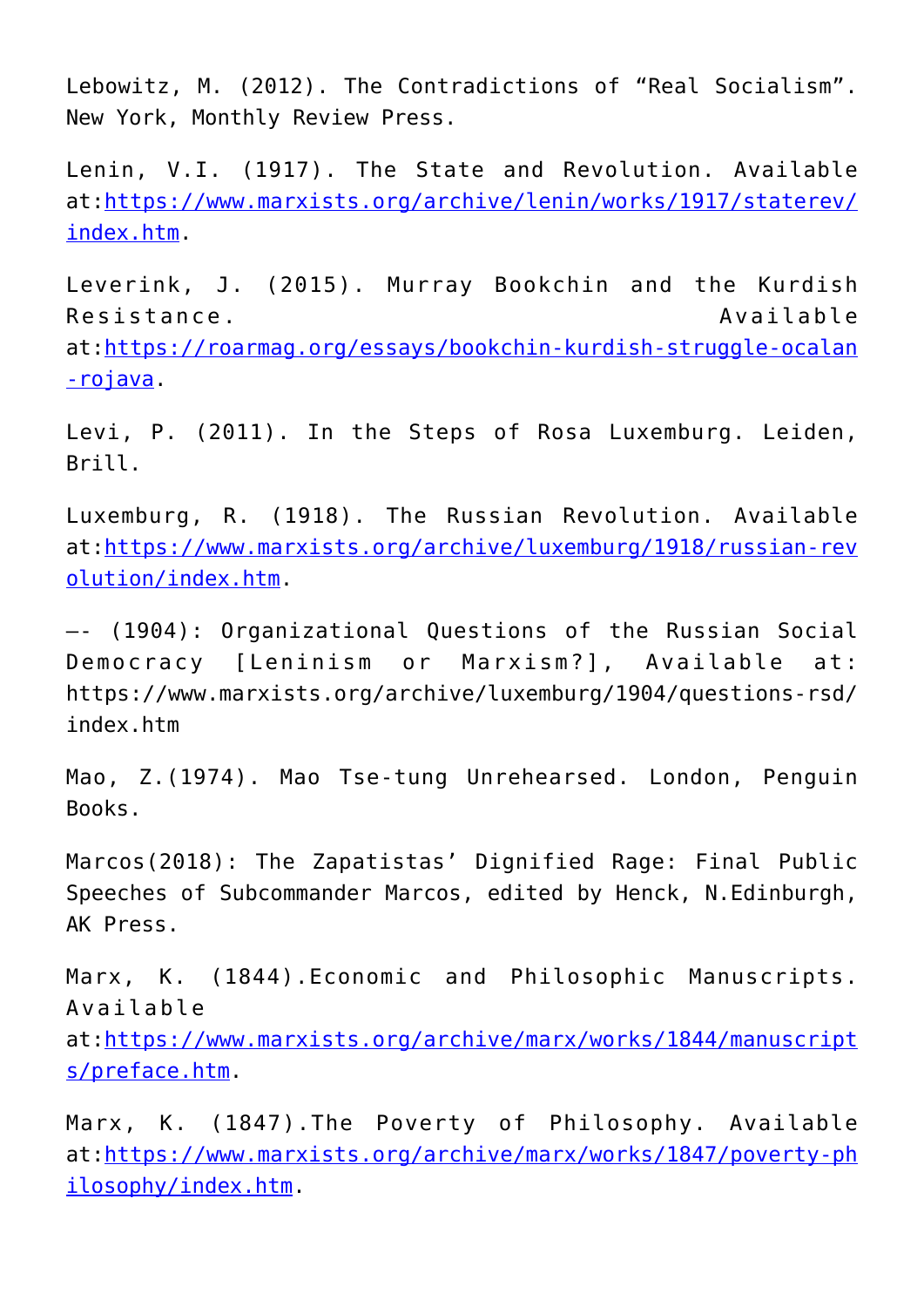Marx, K. (1869). The Eighteenth Brumaire of Louis Bonaparte, in: Marx, K./Engels, F. (1962). Selected Writings. Moscow, Progress Publishers.

Marx, K. (1871). Letter from Marx to Friedrich Bolte, written on 23 November 1871.Available at[:https://www.marxists.org/archive/marx/works/1871/letters/71](https://www.marxists.org/archive/marx/works/1871/letters/71_11_23.htm)  $11$   $23.htm$ .

Marx, K. (1891), Civil War in France, in: Marx, K./Engels, F., op. cit.

Marx, K. (1895). Class Struggles in France, in: Marx, K./Engels, F., op. cit.

Marx, K./Engels, F. (1976). The German Ideology. Moscow, Progress Publishers.

Mason, S. (2019). Challenging Capital, in: New Left Review, op. cit.

Mészáros, I. (1970). Marx's Theory of Alienation. London, Merlin Press.

Mészáros, I. (1995): Beyond Capital: Towards a Theory of Transition. London, Merlin Press.

Mészáros, I. (2015). The Necessity of Social Control. New York, Monthly Review Press.

Mills, F.B. (2015). Chavista Theory of Transition Towards the Communal State, in: Open Democracy, 8 August 2015. Available at:

[https://www.opendemocracy.net/frederick-b-mills/chavista-theor](https://www.opendemocracy.net/frederick-b-mills/chavista-theory-of-transition-towards-communal-state) [y-of-transition-towards-communal-state](https://www.opendemocracy.net/frederick-b-mills/chavista-theory-of-transition-towards-communal-state).

Modonesi, M. (2015). The End of Progressive Hegemony and the Regressive Turn in Latin America: The End of a Cycle?, in: Viewpoint Magazine, 21 December 2015. Available at: [https://viewpointmag.com/2015/12/21/the-end-of-progressive-heg](https://viewpointmag.com/2015/12/21/the-end-of-progressive-hegemony-and-the-regressive-turn-in-latin-america-the-end-of-a-cycle/)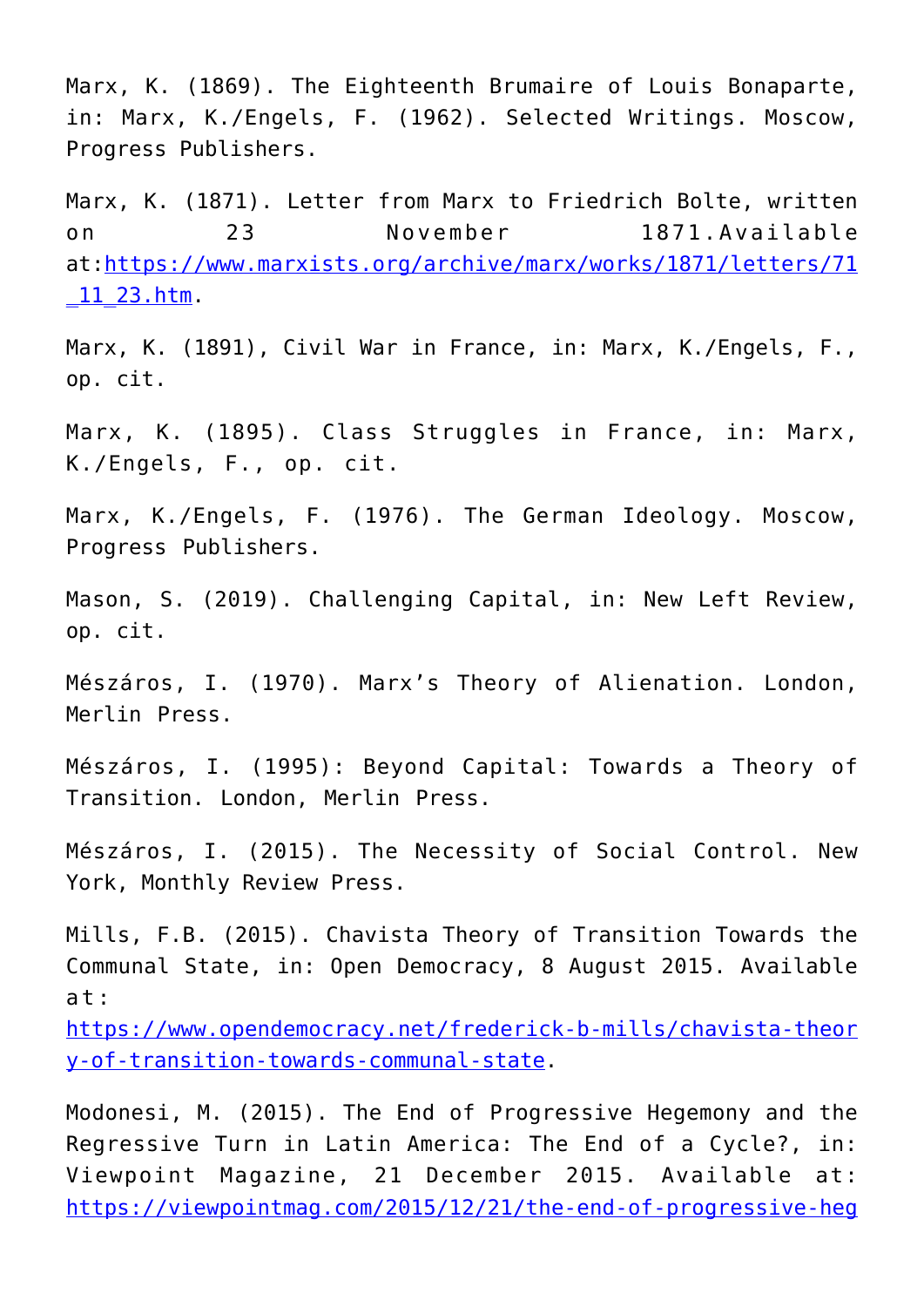[emony-and-the-regressive-turn-in-latin-america-the-end-of-a](https://viewpointmag.com/2015/12/21/the-end-of-progressive-hegemony-and-the-regressive-turn-in-latin-america-the-end-of-a-cycle/)[cycle/](https://viewpointmag.com/2015/12/21/the-end-of-progressive-hegemony-and-the-regressive-turn-in-latin-america-the-end-of-a-cycle/).

Moya, R. C. (2019). Risks of Co-option, in: New Left Review, op. cit.

Negri, A. (2010). Communism: Some Thoughts on the Concept and Practice, in: Žižek, S./Douzinas, C. (eds). The Idea of Communism 1. London, Verso.

Nilson, A. G./Cox, L. (2013). What Would a Marxist Theory of Social Movements Look Like?, in:

Barker, C. et al. (eds), op. cit.

Oikonomakis, L. (2015). Why We Still Love the Zapatistas, in: Roar Magazine, Issue 0: Available at: [https://roarmag.org/magazine/why-we-still-love-the](https://roarmag.org/magazine/why-we-still-love-the-zapatistas/)[zapatistas/\(](https://roarmag.org/magazine/why-we-still-love-the-zapatistas/)22 June 2016).

Oikonomakis, L. (2019). Political Strategies and Social Movements in Latin America. Cham (Switzerland), Palgrave Macmillan.

Petras, J./Veltmeyer,H. (2005). Social Movements and State Power. London, Pluto Press.

Sallai, A. (2019). Towards a Socialist Party, in: New Left Review, op. cit.

Sitrin, M. (2012). Everyday Revolutions: Horizontalism and Autonomy in Argentina. London, Zed Books.

Sitrin, M. (2016): "Soon We Will Be Millions": From Paris with Love and Lessons, in: Roar Magazine. Available at: <https://roarmag.org/essays/from-paris-with-love-and-lessons/>.

Sitrin, M./Azzellini, D. (2014). They Can't Represent Us: Reinventing Democracy from Greece to Occupy. London, Verso.

Sotiris, P. (2015). Rethinking Revolutionary Strategy Today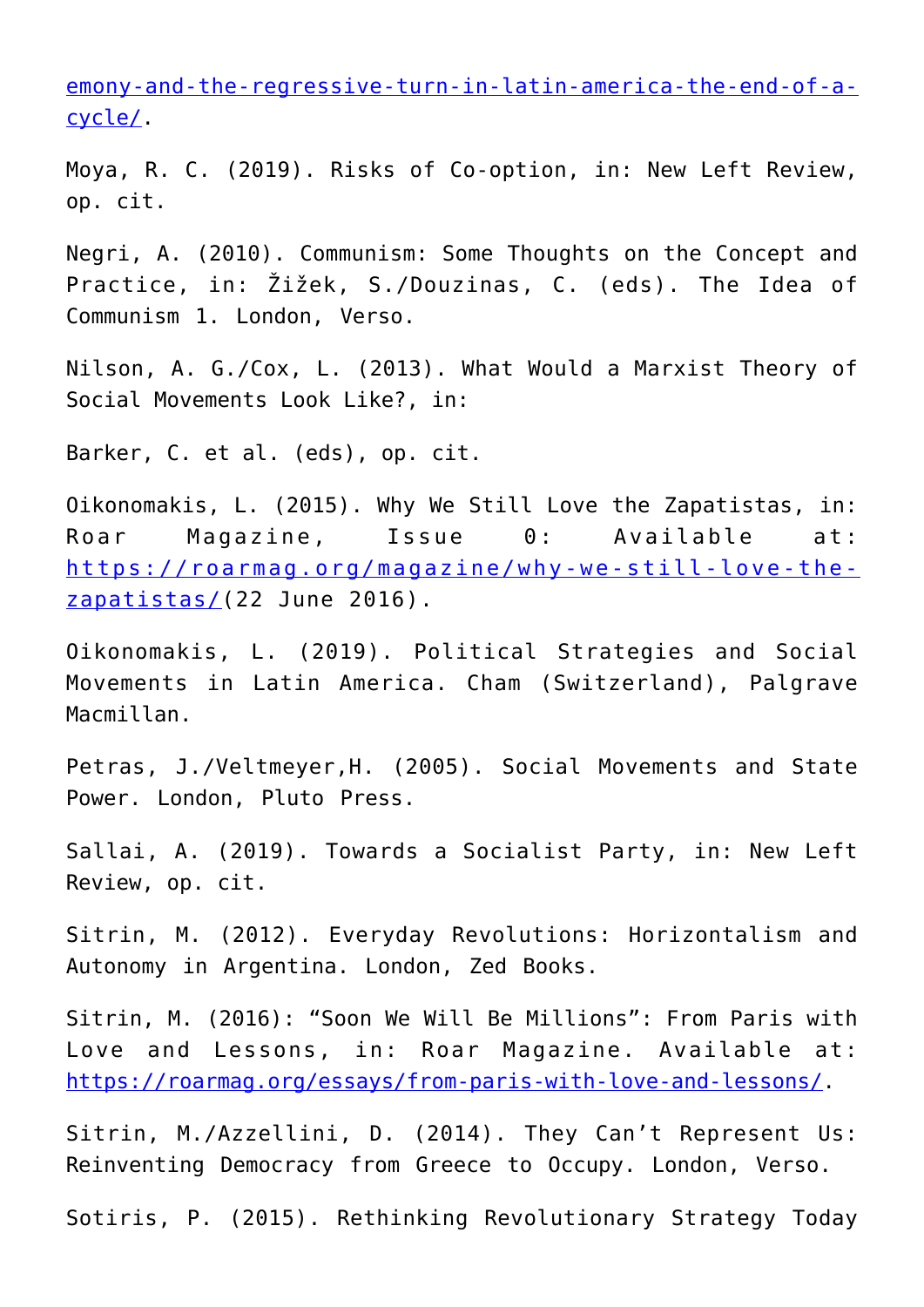(extended notes for a presentation at the  $12<sup>th</sup>$ Historical Materialism Conference, London, 5-8 November 2015). Available at:https://www.academia.edu/18154977/Rethinking Revolutionary\_ Strategy Today.

Sourice, B. (2016). Nuit Debout: A Convergence of Struggles Takes Shape in France, in: Roar Magazine. Available at[:https://roarmag.org/essays/paris-square-occupation-nuitdebo](https://roarmag.org/essays/paris-square-occupation-nuitdebout/) [ut/\(](https://roarmag.org/essays/paris-square-occupation-nuitdebout/)22June 2016).

Stedile, J. P. (2002). Landless Battalions: the Sem Terra Movement of Brazil, in: New Left Review 15(3).

Taylor, A. et al. (eds) (2011). Occupy: Scenes From Occupied America. London, Verso.

Thompson, E. P. (2013). The Making of the English Working Class. London, Pelican.

Tufekci. Z. (2017). Twitter and Tear Gas: The Power and Fragility of Networked Protests. New Haven, Yale University Press.

Voloshinov, V.N. (1973). Marxism and The Philosophy of Language, New York/London. Seminar Press

Webber, J. (2011). Red October: Left-Indigenous Struggles in Modern Bolivia. Leiden, Brill.

Webber, J. (2015). Burdens of a State Manager, in: Viewpoint Magazine, 25 February 2015. Available at: [https://viewpointmag.com/2015/02/25/burdens-of-a-state-manager](https://viewpointmag.com/2015/02/25/burdens-of-a-state-manager/)  $\perp$ .

White, M. (2016): The End of Protests:a New Playbook for Revolution. Toronto, Knopf Canada.

White, M. (2017). Occupy and Black Lives Matter Failed, in: The Guardian, 28 August 2017.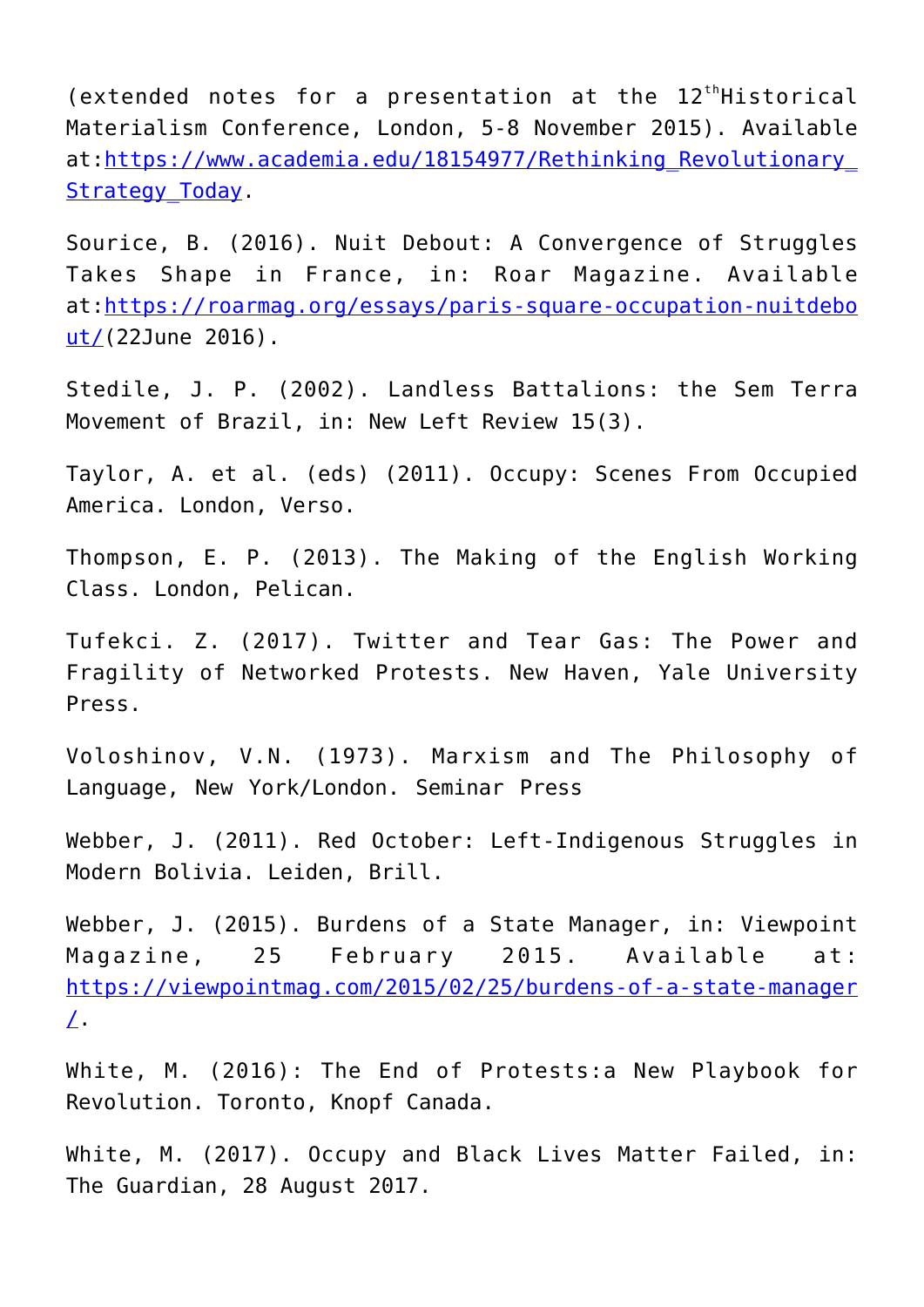Zibechi, R. (2010). Dispersing Power: Social Movements as Anti-State Forces. Oakland/Edinburgh, AK Press.

Zibechi, R. (2014). Latin America Today: Seen from Below, an interview with Raúl Zibechi, in: Upside Down World. Available at:

[http://upsidedownworld.org/main/international-archives-60/4907](http://upsidedownworld.org/main/international-archives-60/4907-raul-zibechi-latin-america-today-seen-from-below) [-raul-zibechi-latin-america-today-seen-from-below](http://upsidedownworld.org/main/international-archives-60/4907-raul-zibechi-latin-america-today-seen-from-below)(11 January 2016).

Zibechi, R. (2015). Ecuador: The "Citizens' Revolution" vs Social Movements, in: Upside Down World. Available at: [http://upsidedownworld.org/main/ecuador-archives-49/5189-ecuad](http://upsidedownworld.org/main/ecuador-archives-49/5189-ecuador-the-citizens-revolution-vs-social-movements) [or-the-citizens-revolution-vs-social-movements](http://upsidedownworld.org/main/ecuador-archives-49/5189-ecuador-the-citizens-revolution-vs-social-movements)(22 June 2016).

Zorilla, C. (2015). Ecuador: Widespread Protests From Left and Indigenous Sectors, in: Upside Down World. Available at: [http://upsidedownworld.org/main/ecuador-archives-49/5436-ecuad](http://upsidedownworld.org/main/ecuador-archives-49/5436-ecuador-widespread-protests-from-left-and-indigenous-sectors-demand-progressive-changes) [or-widespread-protests-from-left-and-indigenous-sectors](http://upsidedownworld.org/main/ecuador-archives-49/5436-ecuador-widespread-protests-from-left-and-indigenous-sectors-demand-progressive-changes)[demand-progressive-changes\(](http://upsidedownworld.org/main/ecuador-archives-49/5436-ecuador-widespread-protests-from-left-and-indigenous-sectors-demand-progressive-changes)22 June 2016).

Zurbrugg, A W. (2016). *1917 and the 'workers' state: looking back* in —-(2016b): *The Actuality of Revolution* in Panitch. L & Albo. G(ed): *Rethinking Revolution: Socialist Register 2017*, Merlin Books, London

#### **Endnotes**

[\[i\]](#page--1-0)The *gilets jaunes* staged their 49<sup>th</sup> Act on 22 October 2019, roughly two weeks before the movement's first anniversary. See [https://www.connexionfrance.com/French-news/Giletss-jaunes-Act](https://www.connexionfrance.com/French-news/Gilets-jaunes-Acte-49-protest-marches-honour-France-s-striking-firefighters) [e-49-protest-marches-honour-France-s-striking-firefighters](https://www.connexionfrance.com/French-news/Gilets-jaunes-Acte-49-protest-marches-honour-France-s-striking-firefighters)

[\[ii\]](#page--1-0)https://resistance71.wordpress.com/2019/04/10/english-tran slation-of-the-yellow-vests-call-after-the-second-assembly-of